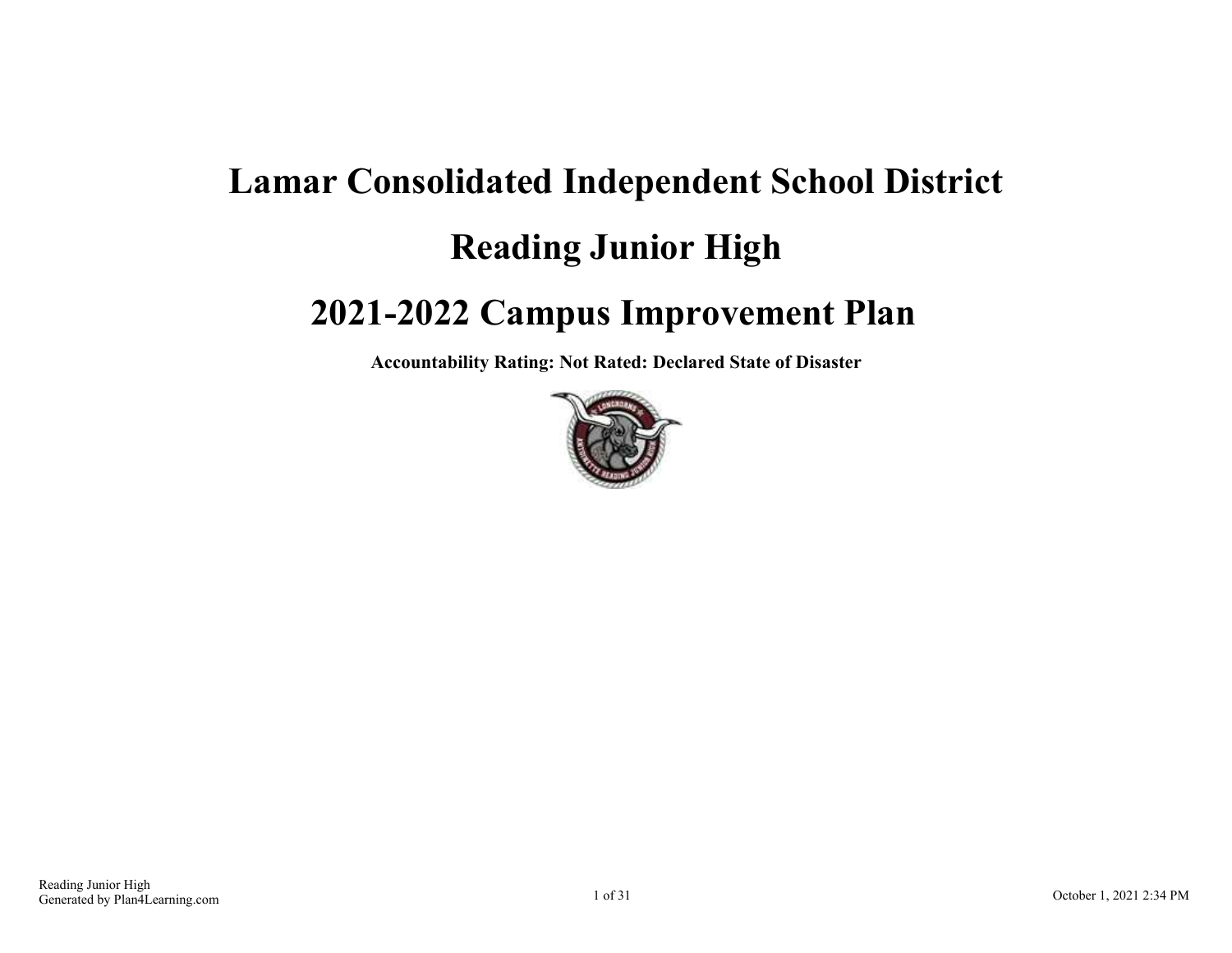### **Mission Statement**

The mission of Reading Junior High School is to provide a high quality and innovative academic growth experience for all students.

## **Vision**

The vision of Reading Junior High School is to develop a culture of academic excellence through rigorous instruction cultivating college and career ready individuals.

## **Core Beliefs**

### **ARJH CORE BELIEFS**

All students can learn at high levels.

Adults are responsible for the safety and well being of all students.

All decisions concerning education should be based on what is best for the child, not what is easiest for the system.

Teaching and learning should be a collaborative effort.

School should be a safe, supportive environment that is conducive to learning and essential for students' success.

We respect and cultivate differences and are culturally responsive to all stakeholders.

We value feedback and communication among all stakeholders.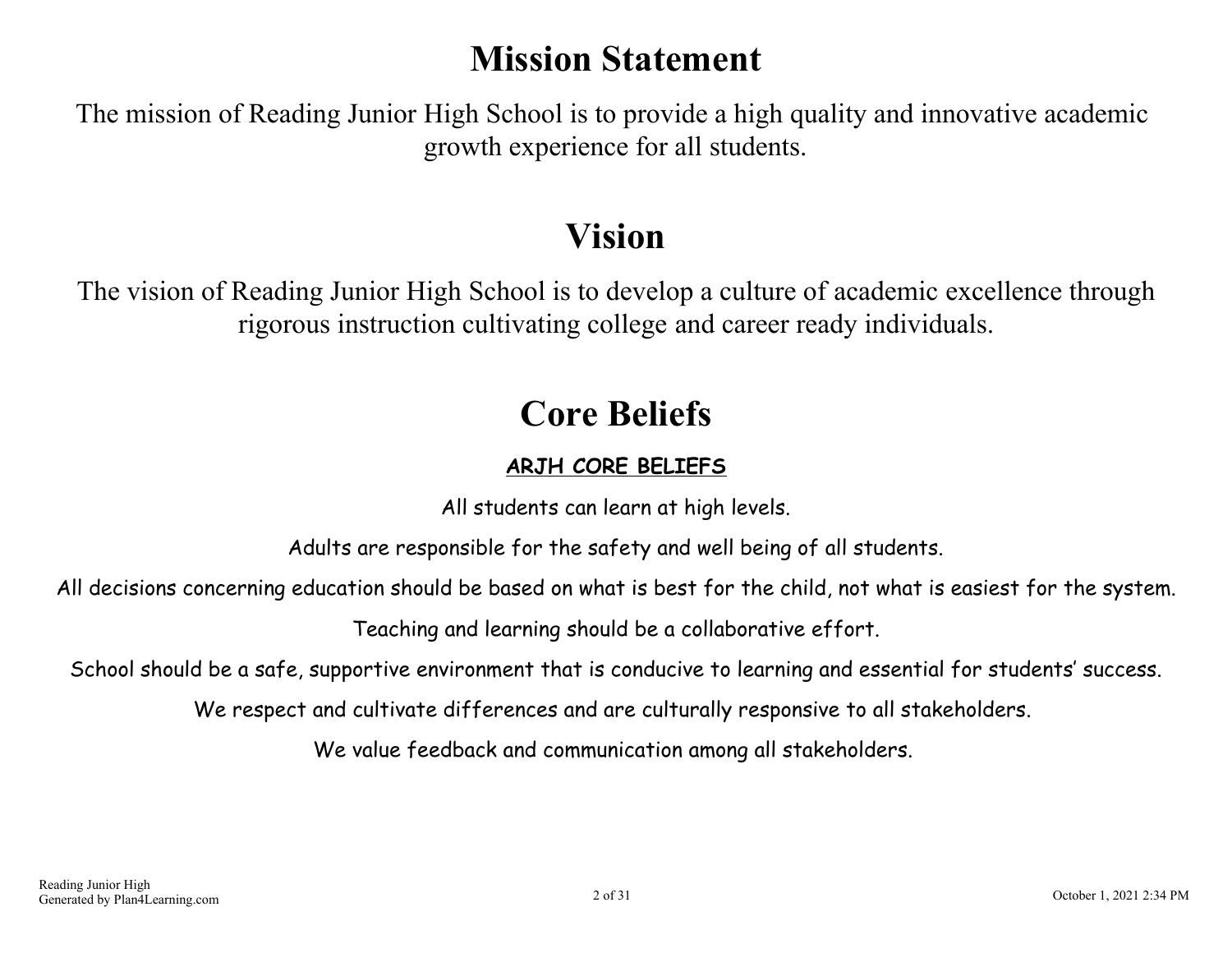### **Table of Contents**

| Comprehensive Needs Assessment                                                                                                                                                                                                                                                                                                                                                                                                               |    |
|----------------------------------------------------------------------------------------------------------------------------------------------------------------------------------------------------------------------------------------------------------------------------------------------------------------------------------------------------------------------------------------------------------------------------------------------|----|
| Demographics                                                                                                                                                                                                                                                                                                                                                                                                                                 |    |
| <b>Student Learning</b>                                                                                                                                                                                                                                                                                                                                                                                                                      |    |
| <b>Priority Problem Statements</b>                                                                                                                                                                                                                                                                                                                                                                                                           |    |
| Comprehensive Needs Assessment Data Documentation                                                                                                                                                                                                                                                                                                                                                                                            |    |
| Goals                                                                                                                                                                                                                                                                                                                                                                                                                                        | 11 |
| Goal 1: Increase overall Math performance for all students to 94% Approaches, 72% Meets, and 37% Masters on 2022 STAAR.                                                                                                                                                                                                                                                                                                                      | 12 |
| Goal 2: Increase overall ELAR performance for all students to 95% Approaches, 74% Meets, and 52% Masters on 2022 STAAR.                                                                                                                                                                                                                                                                                                                      | 15 |
| Goal 3: Increase Reading and Math performance for SPED Students to 69% Approaches, 28% Meets, and 16% Masters on 2022 STAAR.                                                                                                                                                                                                                                                                                                                 | 19 |
| Goal 4: Increase Reading and Math performance for EL Students to 75% Approaches, 36% Meets, and 13% Masters on 2022 STAAR.                                                                                                                                                                                                                                                                                                                   | 20 |
| Goal 5: By May 2022, the number of teachers within Professional Learning Communities reporting strengths from the Beginning of Year Highly Effective Collaborative<br>Team Survey will increase by 30% on the End of Year Highly Effective Collaborative Team Survey.<br>Goal 6: Increase student engagement in social emotional activities that reflect an increase in productive, positive behavioral choices as measured by the number of | 23 |
| Longhorn Lotto tickets distributed, and a 5% decrease in off-task behaviors recorded in Minor Incident Reports and 5% decrease in Discipline Referrals.                                                                                                                                                                                                                                                                                      | 24 |
| <b>State Compensatory</b>                                                                                                                                                                                                                                                                                                                                                                                                                    | 27 |
| Budget for Reading Junior High                                                                                                                                                                                                                                                                                                                                                                                                               | 28 |
| Personnel for Reading Junior High                                                                                                                                                                                                                                                                                                                                                                                                            | 28 |
| Site-Based Decision Making Committee                                                                                                                                                                                                                                                                                                                                                                                                         | 28 |
| Campus Funding Summary                                                                                                                                                                                                                                                                                                                                                                                                                       | 29 |
| Addendums                                                                                                                                                                                                                                                                                                                                                                                                                                    | 30 |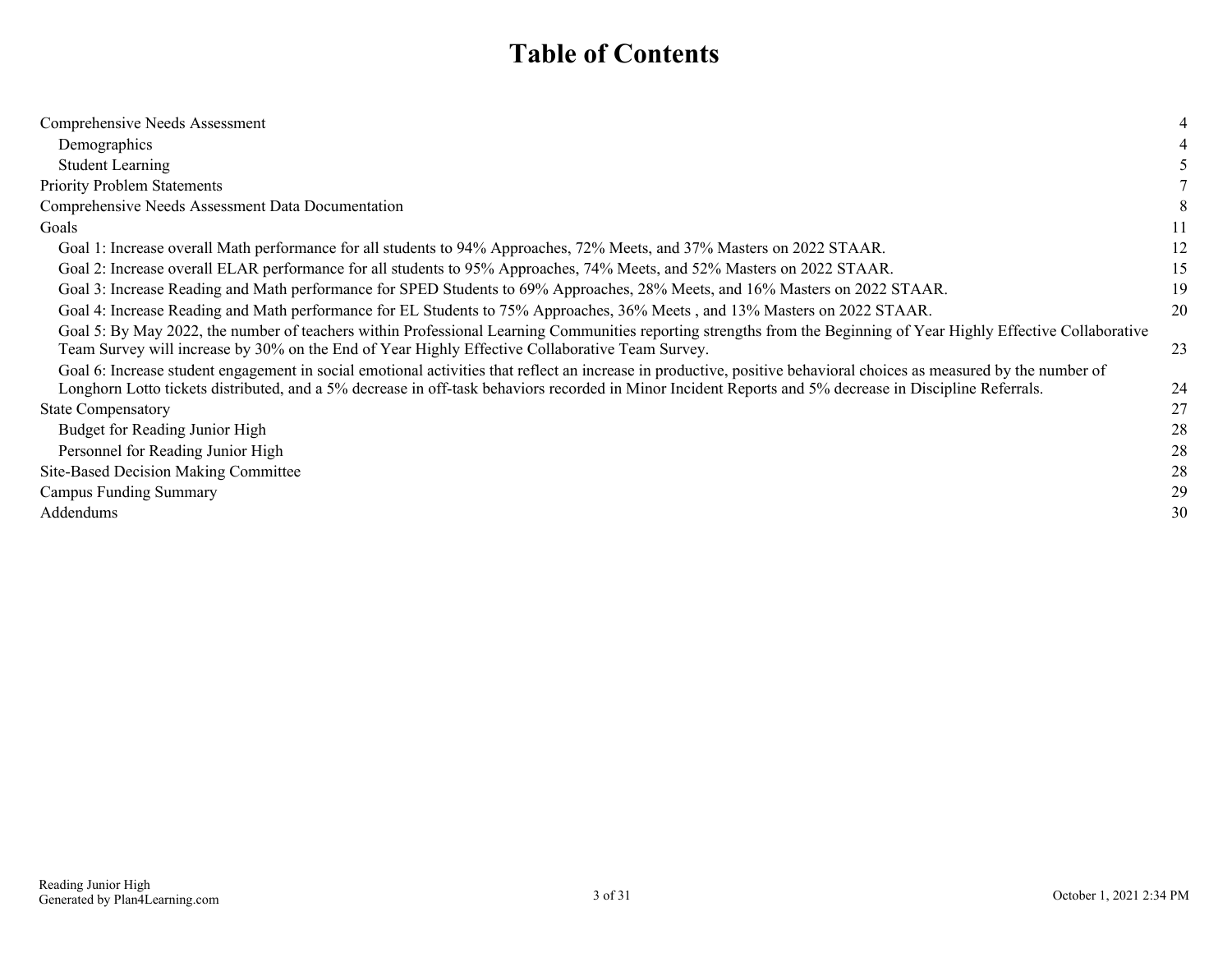### **Comprehensive Needs Assessment**

### <span id="page-3-0"></span>**Demographics**

| <b>Demographics Summary</b>                         |
|-----------------------------------------------------|
| Reading JH Demographic information:                 |
| African American-22%                                |
| White-40%                                           |
| Hispanic-25%                                        |
| Asian-10%                                           |
| Multi-Racial- 3%                                    |
| Economically Disadvantaged-24.5%                    |
| Students receiving Special Education Services-12.8% |
| English Learners- 6.58%                             |
| 100% of our staff is highly qualified.              |
| TEA A Rated (2018-2019)                             |
| 1126 Students                                       |
| Mobility Rate 6.2 (2018-2019)                       |
|                                                     |

### **Demographics Strengths**

Demographic Strengths-

Reading Junior High is a diverse campus with student and staff respresentation from many multicultural backgrounds and languages.

#### **Problem Statements Identifying Demographics Needs**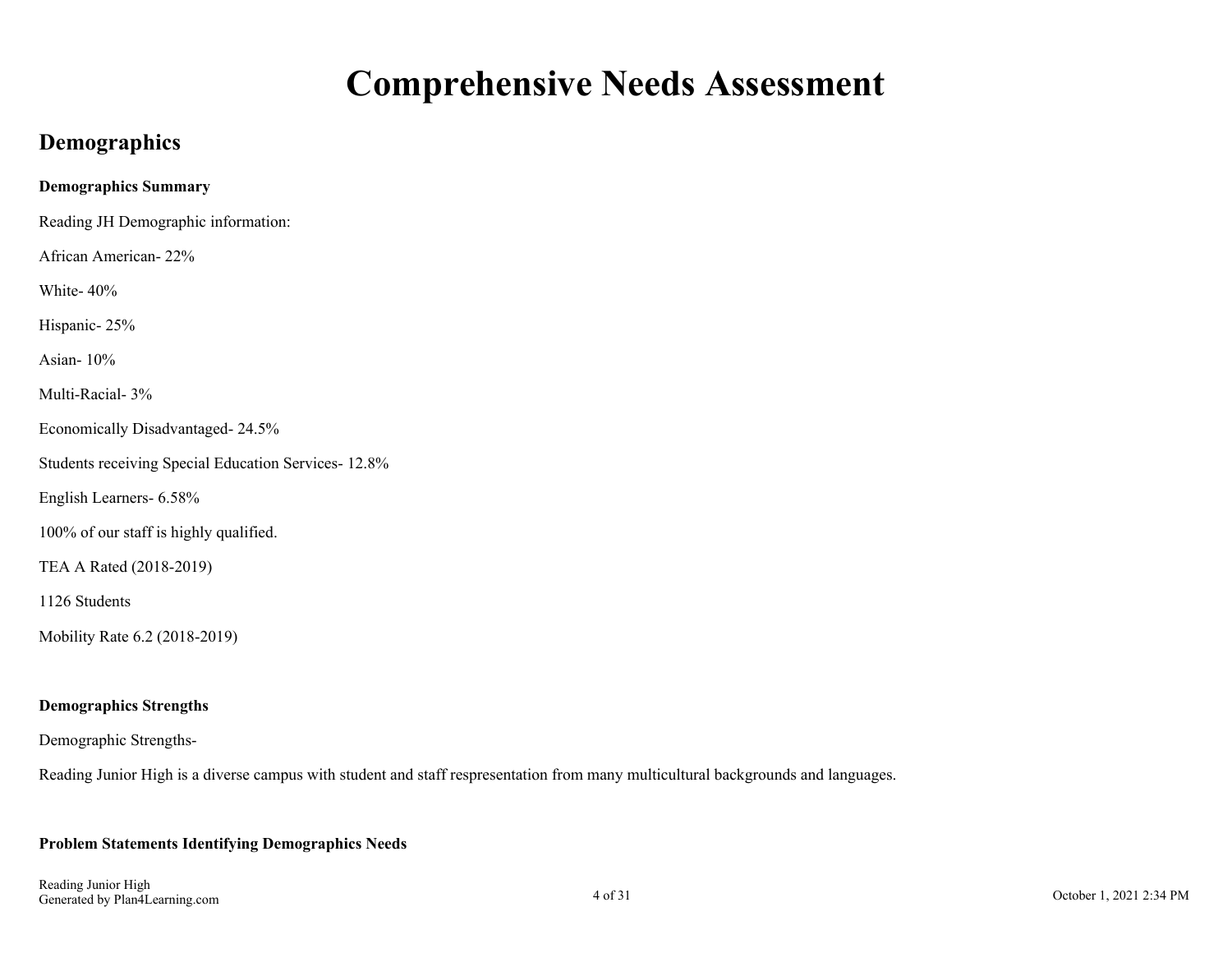**Problem Statement 1:** Students from sub-populations (EL, Sped, Eco Dis) scored on average 20% lower on STAAR in 2021 in the Meets Category than the overall population on campus. **Root Cause:** Lack of student discourse and on campus intervention during the 2020-2021 school year.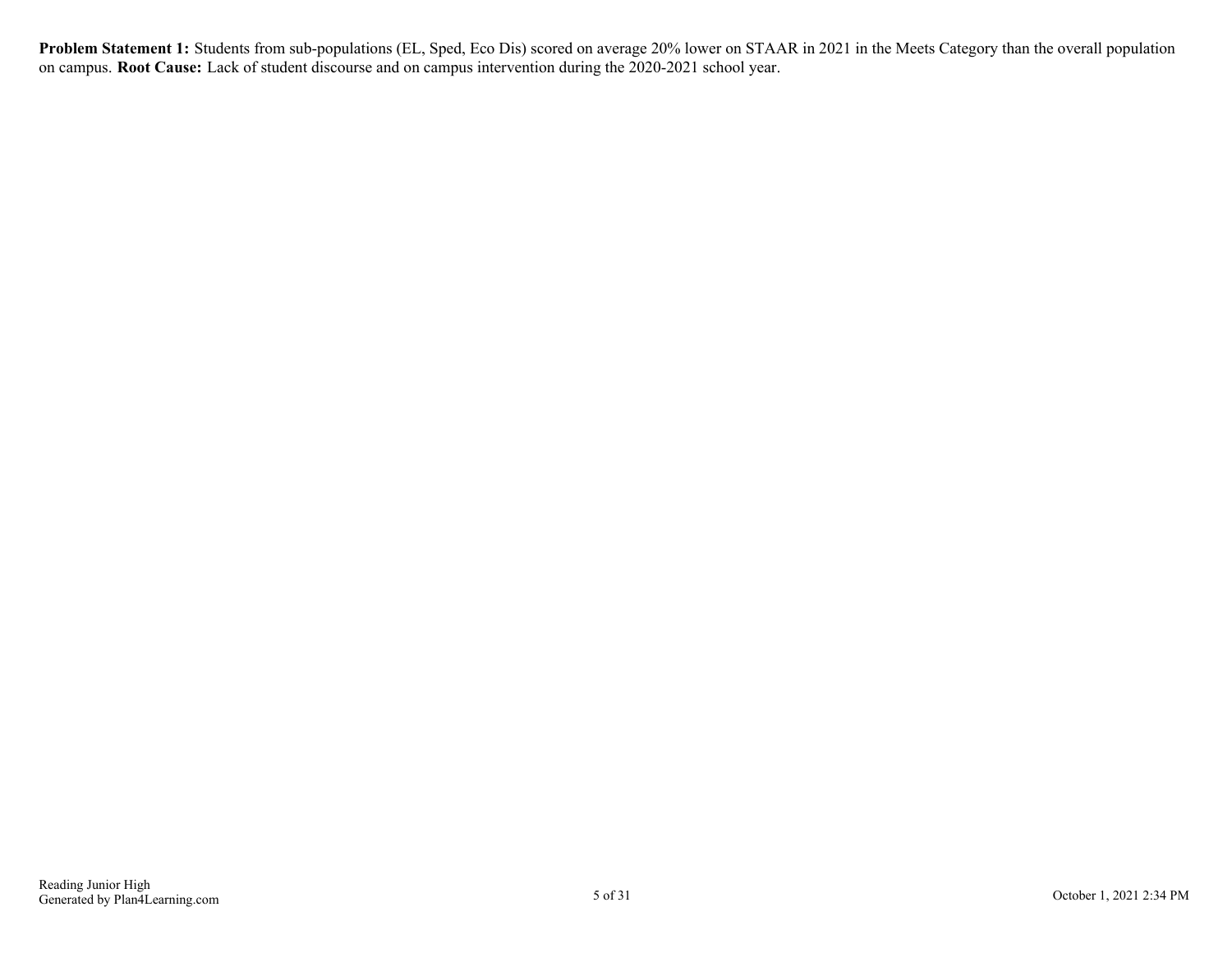### <span id="page-5-0"></span>**Student Learning**

**Student Learning Summary**

### **2021 STAAR Tests:**

### **ELA/Reading for All Students:**

86% Approaches

### 64% Meets

38% Masters

### **Math for All Students**

86% Approaches

62% Meets

33% Masters

### **Science for All Students**

88% Approaches

73% Meets

51% Masters

### **Social Studies for All Students**

84% Approaches

#### 62% Meets

Reading Junior High Generated by Plan4Learning.com 6 of 31 October 1, 2021 2:34 PM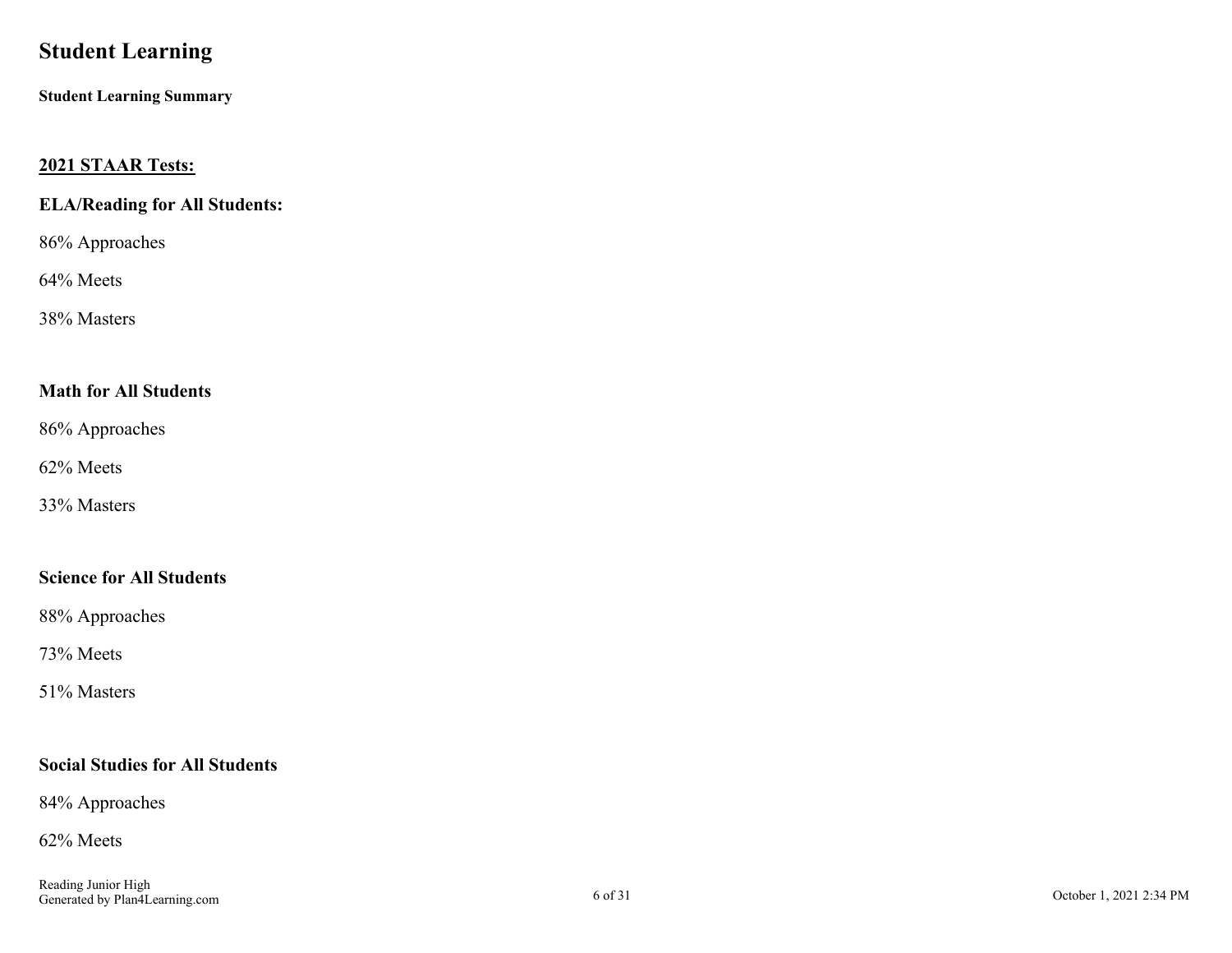38% Masters

#### **Student Learning Strengths**

Overall Science Masters Score on 2021 STAAR was 51%

EL Students performing higher than State average on state and campus summative assessments.

#### **Problem Statements Identifying Student Learning Needs**

**Problem Statement 1 (Prioritized):** Student Learning as evidenced on the 7th Grade 2021 Math STAAR reflected below state average with 66% approaches, 25% meets and 5% masters. **Root Cause:** Interruption of learning due to Covid and teaching strategies that were not consistent in rigor and evidence of learning.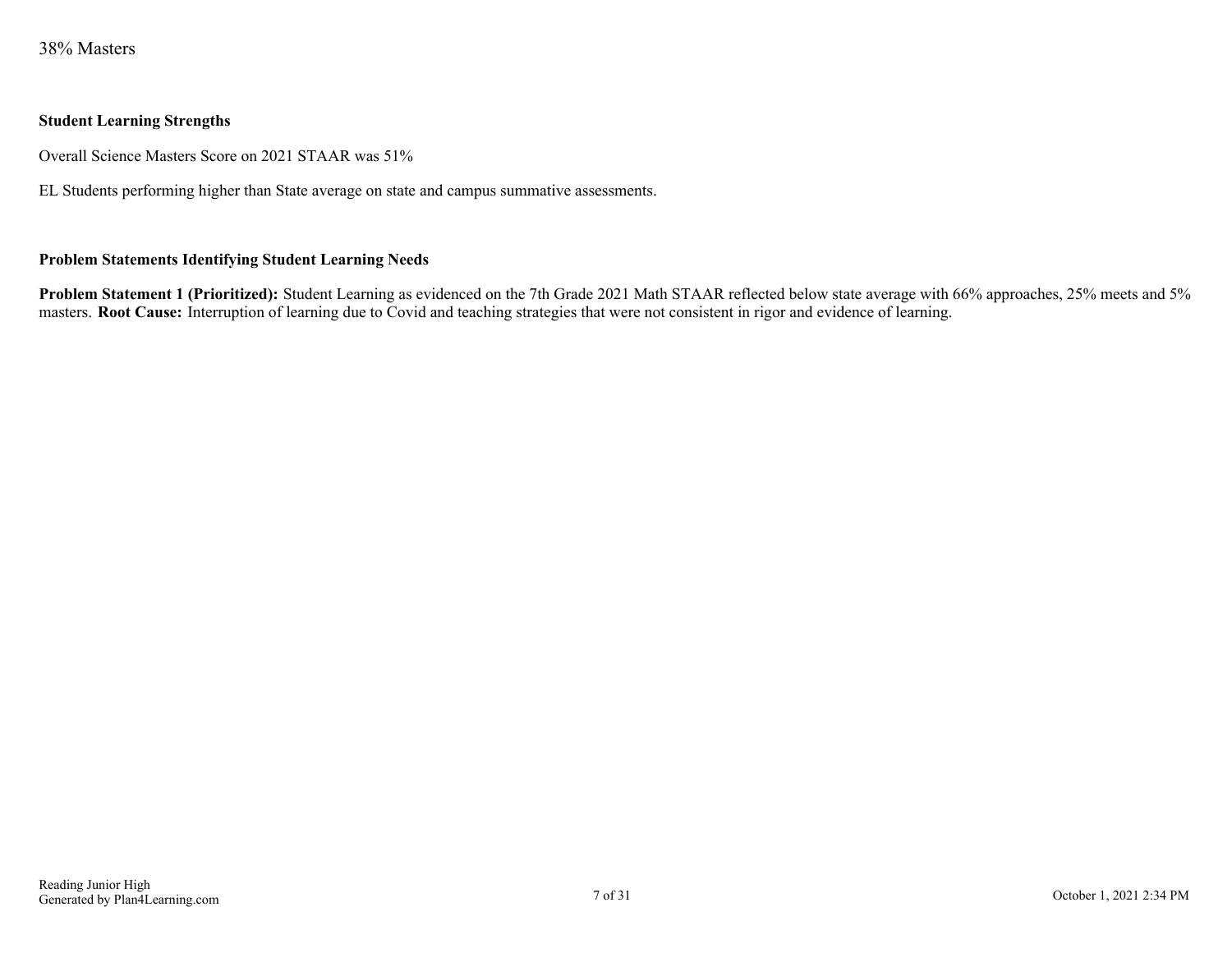## **Priority Problem Statements**

<span id="page-7-0"></span>**Problem Statement 1**: Student Learning as evidenced on the 7th Grade 2021 Math STAAR reflected below state average with 66% approaches, 25% meets and 5% masters. **Root Cause 1**: Interruption of learning due to Covid and teaching strategies that were not consistent in rigor and evidence of learning. **Problem Statement 1 Areas**: Student Learning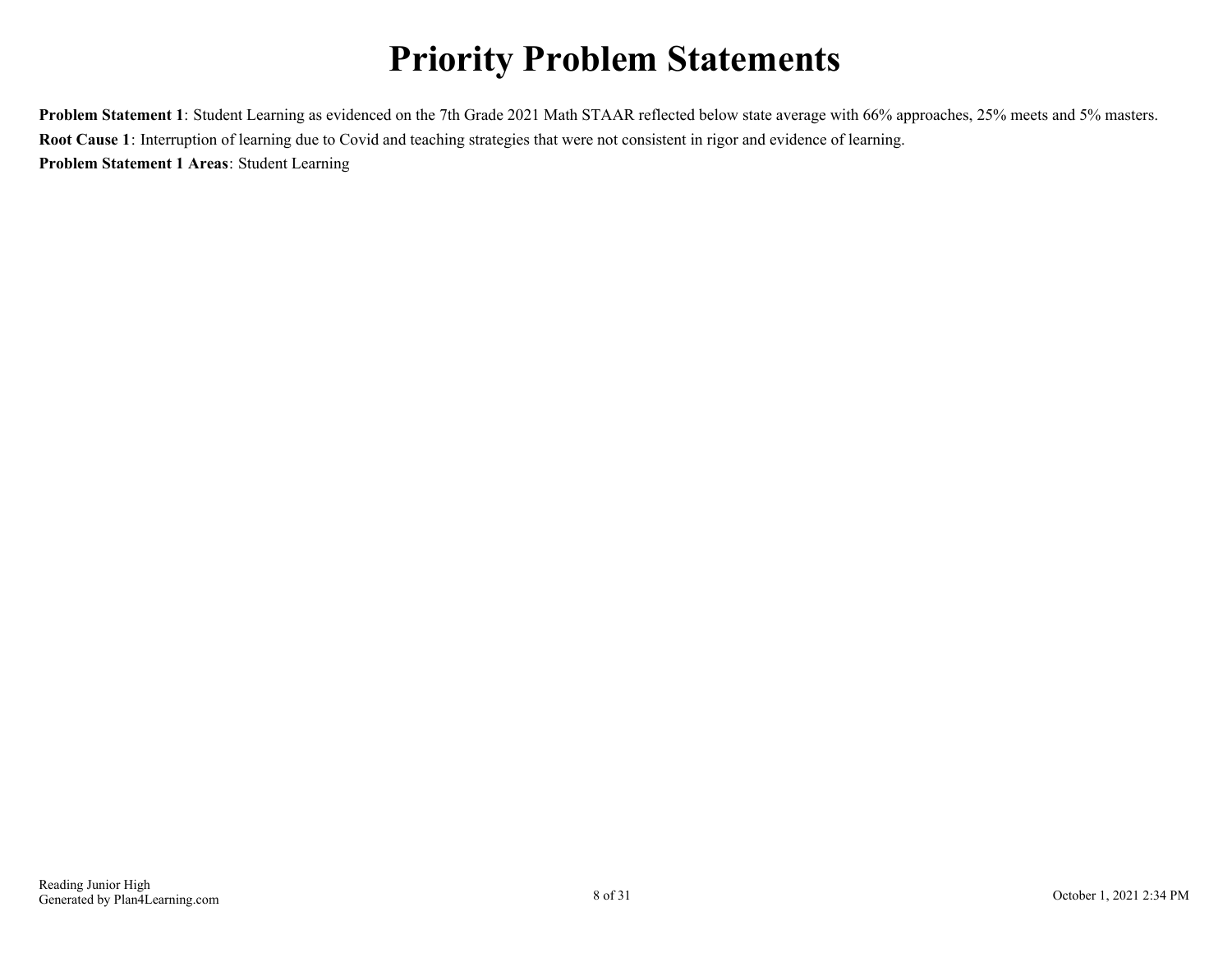### **Comprehensive Needs Assessment Data Documentation**

<span id="page-8-0"></span>The following data were used to verify the comprehensive needs assessment analysis:

#### **Improvement Planning Data**

- District goals
- Campus goals
- HB3 CCMR goals
- Performance Objectives with summative review (prior year)
- Campus/District improvement plans (current and prior years)
- Covid-19 Factors and/or waivers for Assessment, Accountability, ESSA, Missed School Days, Educator Appraisals, etc.
- Planning and decision making committee(s) meeting data
- State and federal planning requirements
- Covid-19 Factors and/or waivers

#### **Accountability Data**

- Texas Academic Performance Report (TAPR) data
- Student Achievement Domain
- Domain 1 Student Achievement
- Student Progress Domain
- Domain 2 Student Progress
- Closing the Gaps Domain
- Domain 3 Closing the Gaps
- Effective Schools Framework data
- Comprehensive, Targeted, and/or Additional Targeted Support Identification data
- Targeted support Identification data
- Community Based Accountability System (CBAS)

#### **Student Data: Assessments**

- State and federally required assessment information
- State and federally required assessment information (e.g. curriculum, eligibility, format, standards, accommodations, TEA information)
- (STAAR) current and longitudinal results, including all versions
- State of Texas Assessments of Academic Readiness (STAAR) current and longitudinal results, including all versions
- STAAR End-of-Course current and longitudinal results, including all versions
- STAAR released test questions
- STAAR EL progress measure data
- Texas English Language Proficiency Assessment System (TELPAS) and TELPAS Alternate results
- Texas Primary Reading Inventory (TPRI), Tejas LEE, or other alternate early reading assessment results
- Postsecondary college, career or military-ready graduates
- PSAT
- Student Success Initiative (SSI) data for Grades 5 and 8
- State-developed online interim assessments
- Grades that measure student performance based on the TEKS

Reading Junior High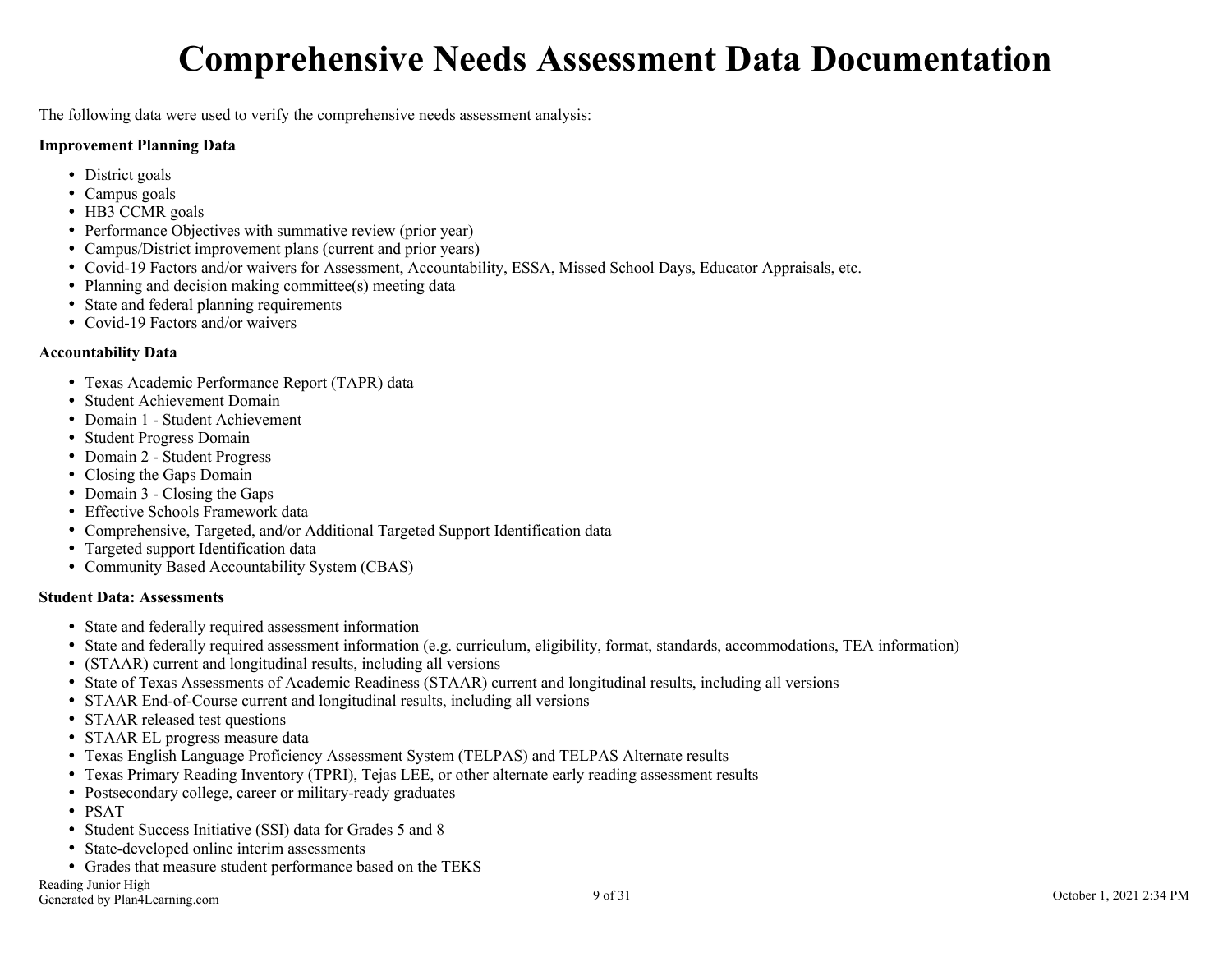#### **Student Data: Student Groups**

- Race and ethnicity data, including number of students, academic achievement, discipline, attendance, and progress
- Race and ethnicity data, including number of students, academic achievement, discipline, attendance, and rates of progress between groups
- Special programs data, including number of students, academic achievement, discipline, attendance, and progress
- Special programs data, including number of students, academic achievement, discipline, attendance, and rates of progress for each student group
- Race and ethnicity data, including number of students, academic achievement, discipline, attendance, and rates of progress for each student group
- Economically Disadvantaged / Non-economically disadvantaged performance, progress, and participation data
- Male / Female performance, progress, and participation data
- Special education/non-special education population including discipline, progress and participation data
- At-risk/non-at-risk population including performance, progress, discipline, attendance, and mobility data
- EL/non-EL or LEP data, including academic achievement, progress, support and accommodation needs, race, ethnicity, gender, etc.
- Career and Technical Education (CTE) data, including coherent sequence coursework aligned with the industry-based certifications, program growth and student achievement by race, ethnicity, gender, etc.
- Section 504 data
- Homeless data
- Gifted and talented data
- Dyslexia Data
- Response to Intervention (RtI) student achievement data

#### **Student Data: Behavior and Other Indicators**

- Attendance data
- Mobility rate, including longitudinal data
- Discipline records
- Student surveys and/or other feedback
- Class size averages by grade and subject
- School safety data
- Enrollment trends

#### **Employee Data**

- Professional learning communities (PLC) data
- Staff surveys and/or other feedback
- Teacher/Student Ratio
- State certified and high quality staff data
- Campus leadership data
- Campus department and/or faculty meeting discussions and data
- Professional development needs assessment data
- Evaluation(s) of professional development implementation and impact
- Equity data
- TTESS data
- T-PESS data

#### **Parent/Community Data**

• Parent surveys and/or other feedback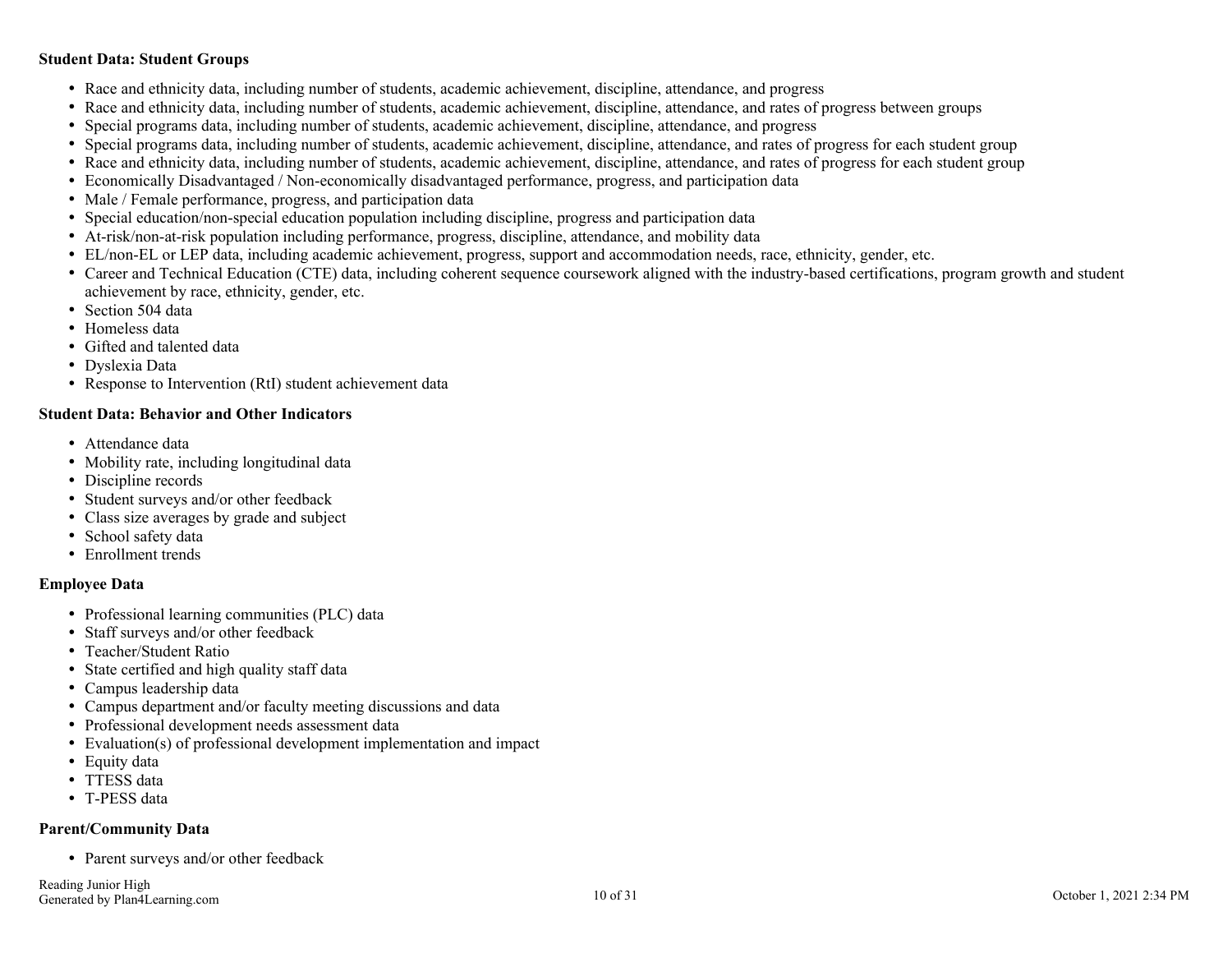- Parent engagement rate
- Community surveys and/or other feedback

### **Support Systems and Other Data**

- Processes and procedures for teaching and learning, including program implementation
- Communications data
- Budgets/entitlements and expenditures data
- Study of best practices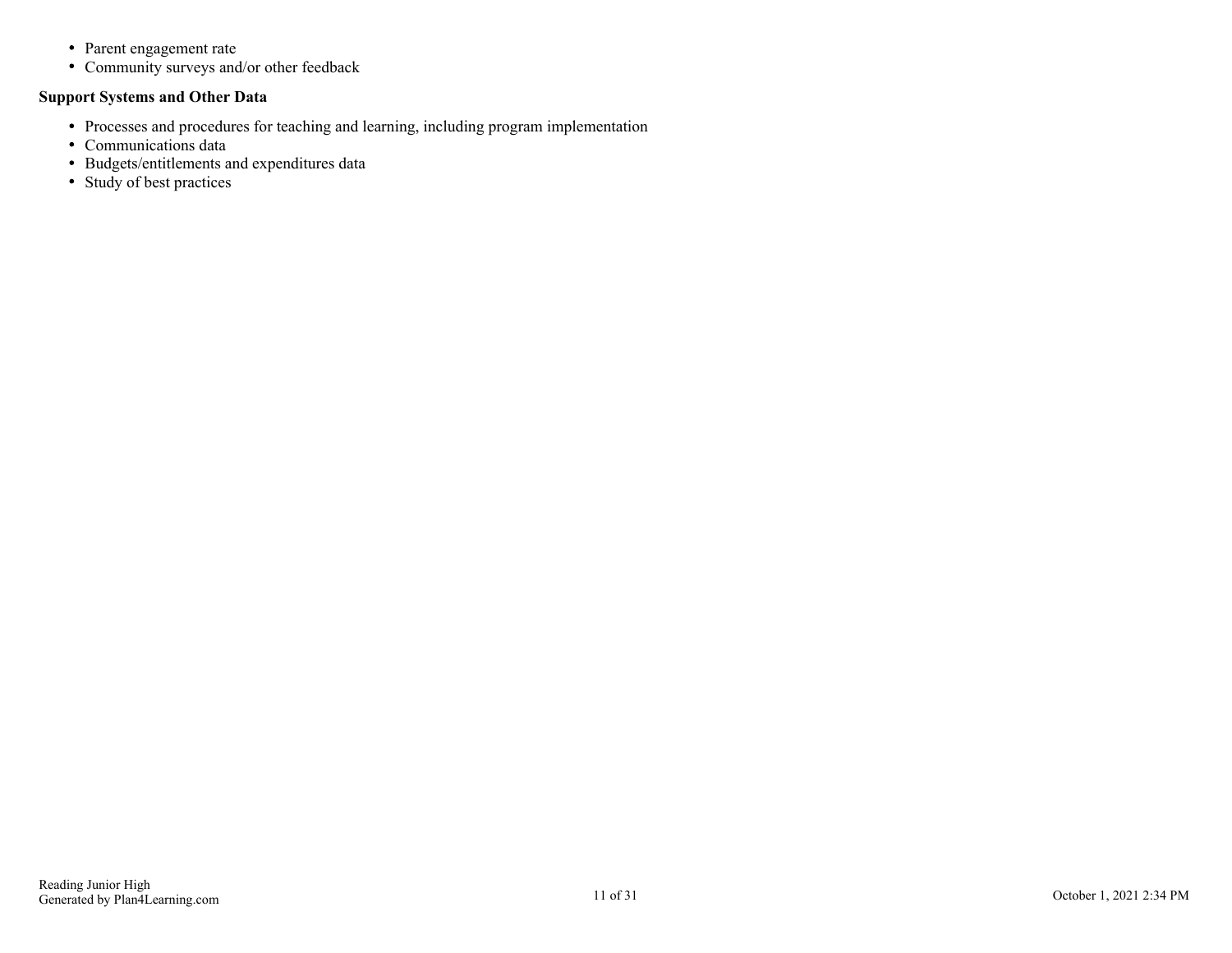### **Goals**

### **Revised/Approved: October 1, 2021**

<span id="page-11-0"></span>**Goal 1:** Increase overall Math performance for all students to 94% Approaches, 72% Meets, and 37% Masters on 2022 STAAR.

Performance Objective 1: PLC 's will work collaboratively to disaggregate weekly student data and discuss intervention and extension strategies for math students.

**Evaluation Data Sources:** PLC Agendas, CFA's, Summative Assessments, MAP Data, Interim Data

| <b>Strategy 1 Details</b>                                                                                                                                                                                             | <b>Reviews</b>   |                  |                |                  |                  |
|-----------------------------------------------------------------------------------------------------------------------------------------------------------------------------------------------------------------------|------------------|------------------|----------------|------------------|------------------|
| <b>Strategy 1:</b> Teacher teams will meet once per week to discuss student data (summative and formative math                                                                                                        | <b>Formative</b> |                  |                |                  | <b>Summative</b> |
| assessments) and make plans for the following weeks that address student data-based strengths and weaknesses.<br>Discussions will be TEKS driven and teachers will utilize PLC protocols and the 4 guiding questions. | <b>Nov</b>       | Feb              | Apr            | June             |                  |
| Strategy's Expected Result/Impact: Increase number of students showing growth on math formative,<br>summative and STAAR assessments.                                                                                  |                  |                  |                |                  |                  |
| <b>Staff Responsible for Monitoring:</b> Administration, SPED Dept., Testing Coordinators, Academic<br>Facilitators, Teachers                                                                                         |                  |                  |                |                  |                  |
| <b>Strategy 2 Details</b>                                                                                                                                                                                             | <b>Reviews</b>   |                  |                |                  |                  |
| <b>Strategy 2:</b> Provide Math Enrichment Activities and Support to all students in 7th and 8th grade weekly during                                                                                                  |                  | <b>Formative</b> |                | <b>Summative</b> |                  |
| Longhorn Time.                                                                                                                                                                                                        | <b>Nov</b>       | Feb              | Apr            | June             |                  |
| Strategy's Expected Result/Impact: Student growth on math summative assessments and student growth<br>on STAAR 2022 math assessment.                                                                                  |                  |                  |                |                  |                  |
| Staff Responsible for Monitoring: Administrators, Leadership Team, Teachers, Academic Facilitators                                                                                                                    |                  |                  |                |                  |                  |
| <b>Strategy 3 Details</b>                                                                                                                                                                                             |                  |                  | <b>Reviews</b> |                  |                  |
| <b>Strategy 3:</b> Disaggregate MAP universal screener to determine gaps in knowledge and provide targeted intervention                                                                                               |                  | <b>Formative</b> |                | <b>Summative</b> |                  |
| based on those diagnostic results.                                                                                                                                                                                    | <b>Nov</b>       | Feb              | Apr            | June             |                  |
| Strategy's Expected Result/Impact: Increase student achievement in math for all students.                                                                                                                             |                  |                  |                |                  |                  |
| Staff Responsible for Monitoring: Administration, SPED Dept., Testing Coordinators, Academic<br>Facilitators, Teachers                                                                                                |                  |                  |                |                  |                  |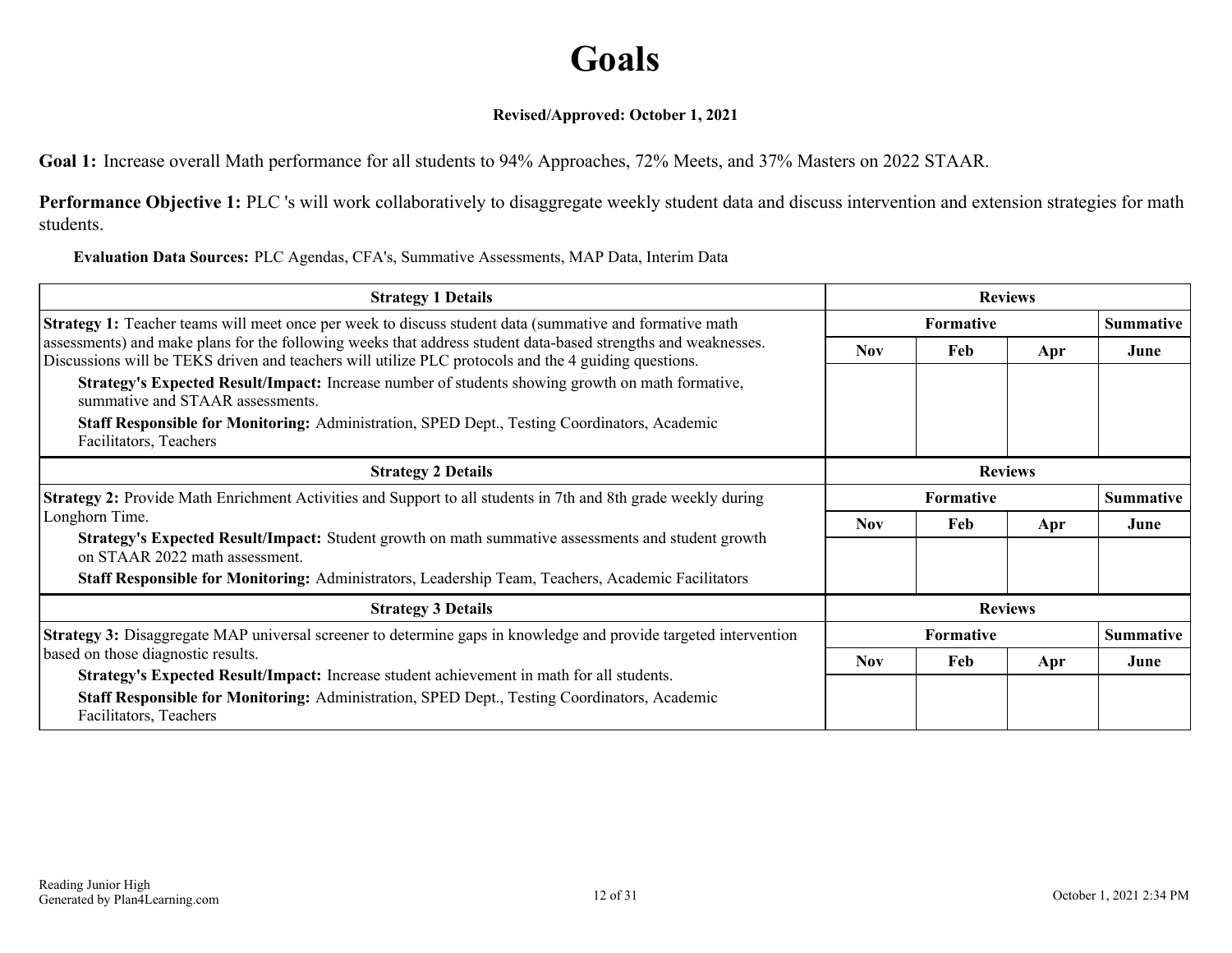| <b>Strategy 4 Details</b>                                                                                                                                                                | <b>Reviews</b>                |                  |                |                  |  |
|------------------------------------------------------------------------------------------------------------------------------------------------------------------------------------------|-------------------------------|------------------|----------------|------------------|--|
| Strategy 4: Teachers will provide small group opportunities for Tier II instruction of essential standards. Teachers will                                                                |                               | Formative        |                |                  |  |
| utilize data from common assessments to determine small groups. Training will be provided to teachers for strategies<br>and implementation of small group instruction.                   | <b>Nov</b>                    | Feb              | Apr            | June             |  |
| Strategy's Expected Result/Impact: Increase student achievement in math.                                                                                                                 |                               |                  |                |                  |  |
| Staff Responsible for Monitoring: Administration, SPED Dept., Testing Coordinators, Academic                                                                                             |                               |                  |                |                  |  |
| Facilitators, Teachers                                                                                                                                                                   |                               |                  |                |                  |  |
| <b>Strategy 5 Details</b>                                                                                                                                                                |                               | <b>Reviews</b>   |                |                  |  |
| Strategy 5: Provide all students, including at risk students, additional intervention resources and small group                                                                          | Formative<br><b>Summative</b> |                  |                |                  |  |
| intervention tutoring before school, after school and on Saturdays. Resources could include manipulatives, STAAR<br>Master, and Mentoring Minds.                                         | <b>Nov</b>                    | Feb              | Apr            | June             |  |
| Strategy's Expected Result/Impact: Increase in at risk student performance on STAAR in math.                                                                                             |                               |                  |                |                  |  |
| Staff Responsible for Monitoring: Administration, Academic Facilitators, Teachers                                                                                                        |                               |                  |                |                  |  |
| Funding Sources: Supplemental Resources - 199 PIC 24 State Compensatory Ed (SCE) Accelerated -<br>\$1,000                                                                                |                               |                  |                |                  |  |
| <b>Strategy 6 Details</b>                                                                                                                                                                | <b>Reviews</b>                |                  |                |                  |  |
| Strategy 6: Incorporate Lead4ward Think-Along-Plan weekly in lessons for scaffolding, enrichment, and intervention.                                                                      |                               | <b>Formative</b> |                | <b>Summative</b> |  |
| Strategy's Expected Result/Impact: Increase student achievement in math.                                                                                                                 | <b>Nov</b>                    | Feb              | Apr            | June             |  |
| Staff Responsible for Monitoring: Administration, Academic Facilitators, Teachers                                                                                                        |                               |                  |                |                  |  |
| <b>Strategy 7 Details</b>                                                                                                                                                                |                               |                  | <b>Reviews</b> |                  |  |
| Strategy 7: Math Intervention and tutoring for students who did not pass the 2021 Math STAAR (HB4545)                                                                                    |                               | Formative        |                | <b>Summative</b> |  |
| Requirements)                                                                                                                                                                            | <b>Nov</b>                    | Feb              | Apr            | June             |  |
| Strategy's Expected Result/Impact: Students will pass the math STAAR in Spring 2022<br>Staff Responsible for Monitoring: Administrators, Academic Facilitators, Testing Coordinator      |                               |                  |                |                  |  |
| Funding Sources: Tutoring Funding - 199 PIC 24 State Compensatory Ed (SCE) Accelerated - \$4,500                                                                                         |                               |                  |                |                  |  |
|                                                                                                                                                                                          |                               |                  |                |                  |  |
| <b>Strategy 8 Details</b>                                                                                                                                                                |                               |                  | <b>Reviews</b> |                  |  |
| Strategy 8: ARJH Site Based Committee will meet 6 times during the school year to review data, discuss progress and<br>provide input on systems of support, intervention and enrichment. |                               | Formative        |                | <b>Summative</b> |  |
| Strategy's Expected Result/Impact: Build Positive Community Relationships, Support school-wide system                                                                                    | <b>Nov</b>                    | Feb              | Apr            | June             |  |
| of support of all students.                                                                                                                                                              |                               |                  |                |                  |  |
| Staff Responsible for Monitoring: Administration, Teachers, Leadership Team                                                                                                              |                               |                  |                |                  |  |
| 100%<br>Accomplished<br>Continue/Modify<br>0%<br>No Progress                                                                                                                             |                               | Discontinue      |                |                  |  |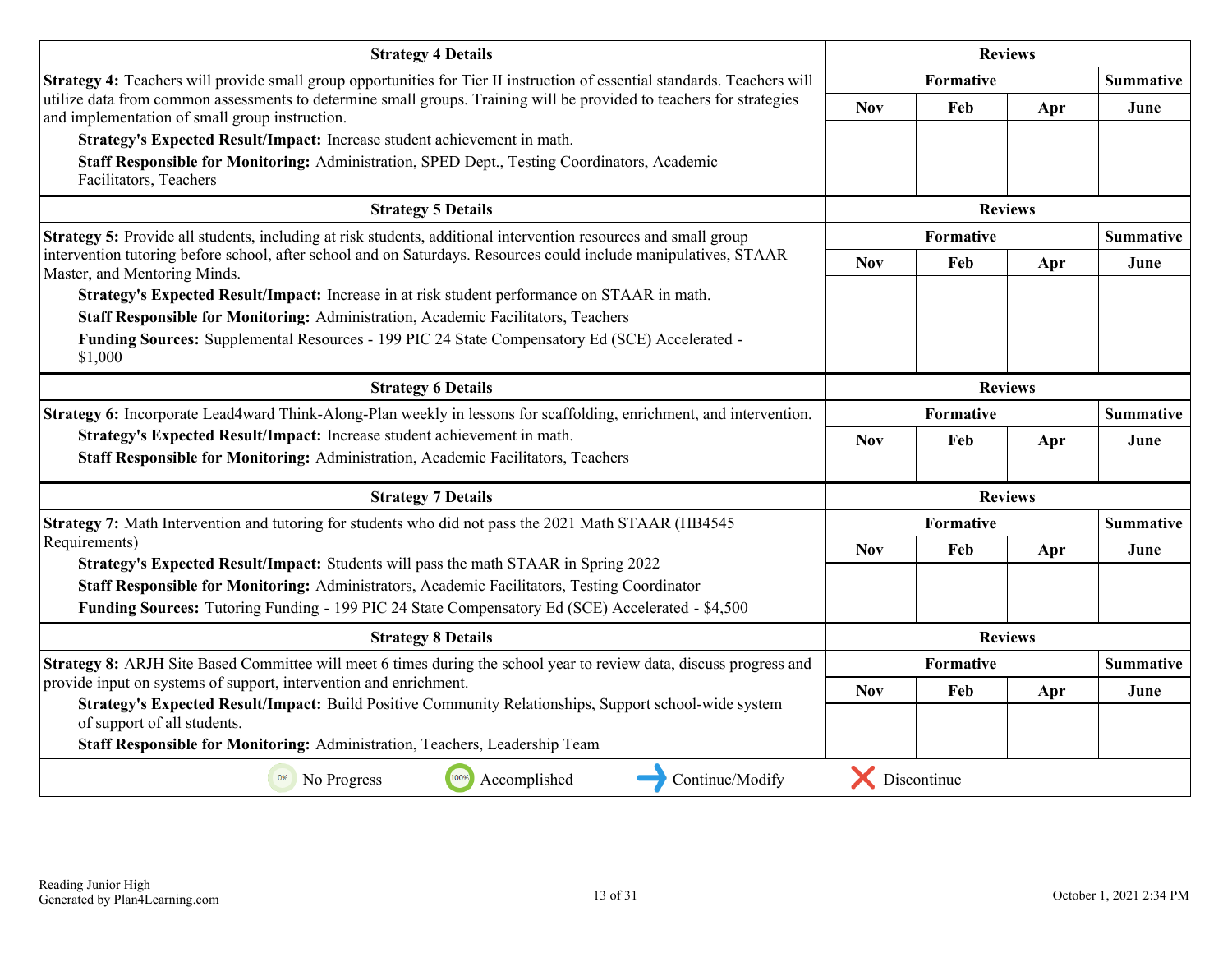**Performance Objective 2:** By the end of the 2021-2022 school year, all core departments will follow the campus PLC playbook, utilize the 4Qs, PLC model and both Common Formative and Common Summative Assessments to collect classroom data as demonstrated in PLC meetings and on PLC documentation forms.

**Evaluation Data Sources:** Products from the PLC playbook. Essential Standards Chart, Unit Design, Team Notes, PLC Agenda, PLC Survey.

| <b>Strategy 1 Details</b>                                                                                                                                                                                                     | <b>Reviews</b>   |             |                  |                  |
|-------------------------------------------------------------------------------------------------------------------------------------------------------------------------------------------------------------------------------|------------------|-------------|------------------|------------------|
| <b>Strategy 1:</b> Provide professional development through Workshop Wednesday with a focus on the PLC process, data                                                                                                          | <b>Formative</b> |             | <b>Summative</b> |                  |
| analysis, best practices utilizing technology, and Tier I math instruction.                                                                                                                                                   | <b>Nov</b>       | Feb         | Apr              | June             |
| Strategy's Expected Result/Impact: Developing teacher's instructional capacity to improve overall student<br>achievement and close the performance gaps.                                                                      |                  |             |                  |                  |
| Staff Responsible for Monitoring: Administration, Facilitators, Dept. Chairs, Digital Learning Coach                                                                                                                          |                  |             |                  |                  |
| <b>Strategy 2 Details</b>                                                                                                                                                                                                     |                  |             |                  |                  |
| Strategy 2: Establish a common planning period for each core content area. Teachers and PLCs will be producing                                                                                                                | Formative        |             |                  | <b>Summative</b> |
| engaging lesson plans and summative assessments, utilizing best practices for backwards planning, working<br>collaboratively to design common formative assessments, designing Tier I instructional strategies and corrective | <b>Nov</b>       | Feb         | Apr              | June             |
| instruction for students who do not master essential standards at proficiency.                                                                                                                                                |                  |             |                  |                  |
| Strategy's Expected Result/Impact: Teams producing engaging and rigorous lesson plans, CFA's, and<br>summative assessments.                                                                                                   |                  |             |                  |                  |
| <b>Staff Responsible for Monitoring: Administration, Academic Facilitators.</b>                                                                                                                                               |                  |             |                  |                  |
| <b>Strategy 3 Details</b>                                                                                                                                                                                                     |                  |             | <b>Reviews</b>   |                  |
| <b>Strategy 3:</b> Incorporate campus PLC playbook by coaching the leadership team through data analysis and backwards                                                                                                        |                  | Formative   |                  | <b>Summative</b> |
| planning.                                                                                                                                                                                                                     | <b>Nov</b>       | Feb         | Apr              | June             |
| Strategy's Expected Result/Impact: Highly effective collaborative team engagement in weekly PLCs.<br>Common Assessment and Interim Data will align with success criteria for Goal 1.                                          |                  |             |                  |                  |
| Staff Responsible for Monitoring: Administration, Academic Facilitators, Department Chairs, Leadership<br>Team.                                                                                                               |                  |             |                  |                  |
| Accomplished<br>Continue/Modify<br>No Progress                                                                                                                                                                                |                  | Discontinue |                  |                  |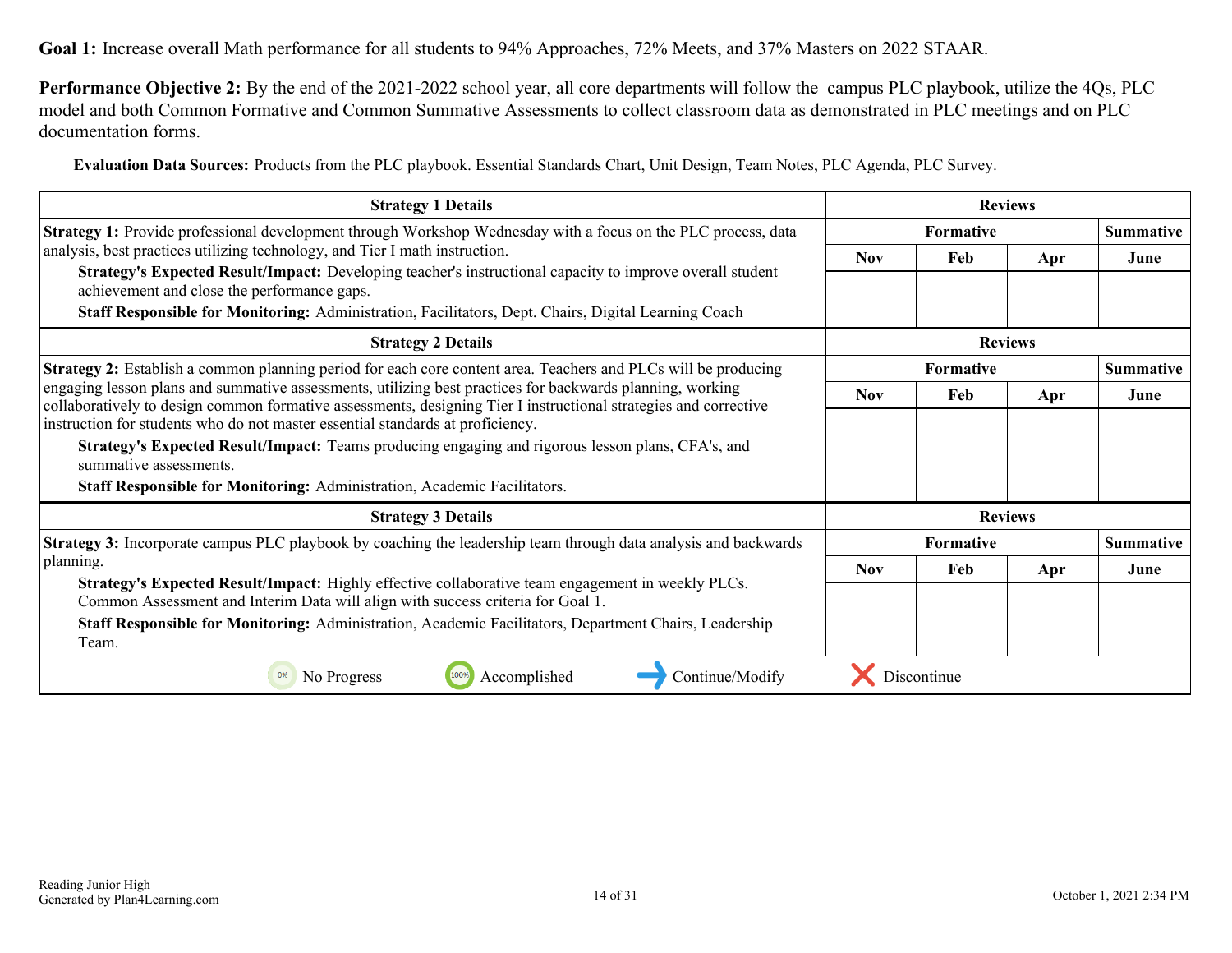**Goal 1:** Increase overall Math performance for all students to 94% Approaches, 72% Meets, and 37% Masters on 2022 STAAR.

**Performance Objective 3:** Increase teacher capacity by coaching and mentoring for targeted Tier I instruction. Teachers will focus on high levels of questioning, academic discourse, and small group instruction.

**Evaluation Data Sources:** Learning Walk Data, PLC Playbook, Team Notes, PLC Agenda, HECT Survey, Lesson Plans, Self-Reflection from recordings made with campus Swivel device

| <b>Strategy 1 Details</b>                                                                                                                                                                                              | <b>Reviews</b>   |                |     |                  |
|------------------------------------------------------------------------------------------------------------------------------------------------------------------------------------------------------------------------|------------------|----------------|-----|------------------|
| <b>Strategy 1:</b> Provide professional development on teacher use of Swivl technologies to improve their reflective practice.                                                                                         | <b>Formative</b> |                |     | <b>Summative</b> |
| In partnership with teachers, academic facilitators will provide feedback on instructional strategies to increase levels of<br>questioning, student academic discourse, and opportunities for small group instruction. | Nov.             | Feb            | Apr | June             |
| Strategy's Expected Result/Impact: Improve reflective practices of teachers to build their instructional<br>capacity.<br>Staff Responsible for Monitoring: Administration, Academic Facilitators                       |                  |                |     |                  |
| <b>Strategy 2 Details</b>                                                                                                                                                                                              |                  | <b>Reviews</b> |     |                  |
| Strategy 2: Perform focused instructional rounds to address our systemic problems of practice, including high levels of                                                                                                | <b>Formative</b> |                |     | <b>Summative</b> |
| questioning, academic discourse, and small group instruction, through campus wide PD.                                                                                                                                  | <b>Nov</b>       | Feb            | Apr | June             |
| Strategy's Expected Result/Impact: Increase teacher capacity and build a student-centered classroom<br>culture and high levels of questioning throughout lessons.                                                      |                  |                |     |                  |
| Staff Responsible for Monitoring: Administration, Academic Facilitators, Teachers.                                                                                                                                     |                  |                |     |                  |
| Accomplished<br>0%<br>Continue/Modify<br>No Progress                                                                                                                                                                   |                  | Discontinue    |     |                  |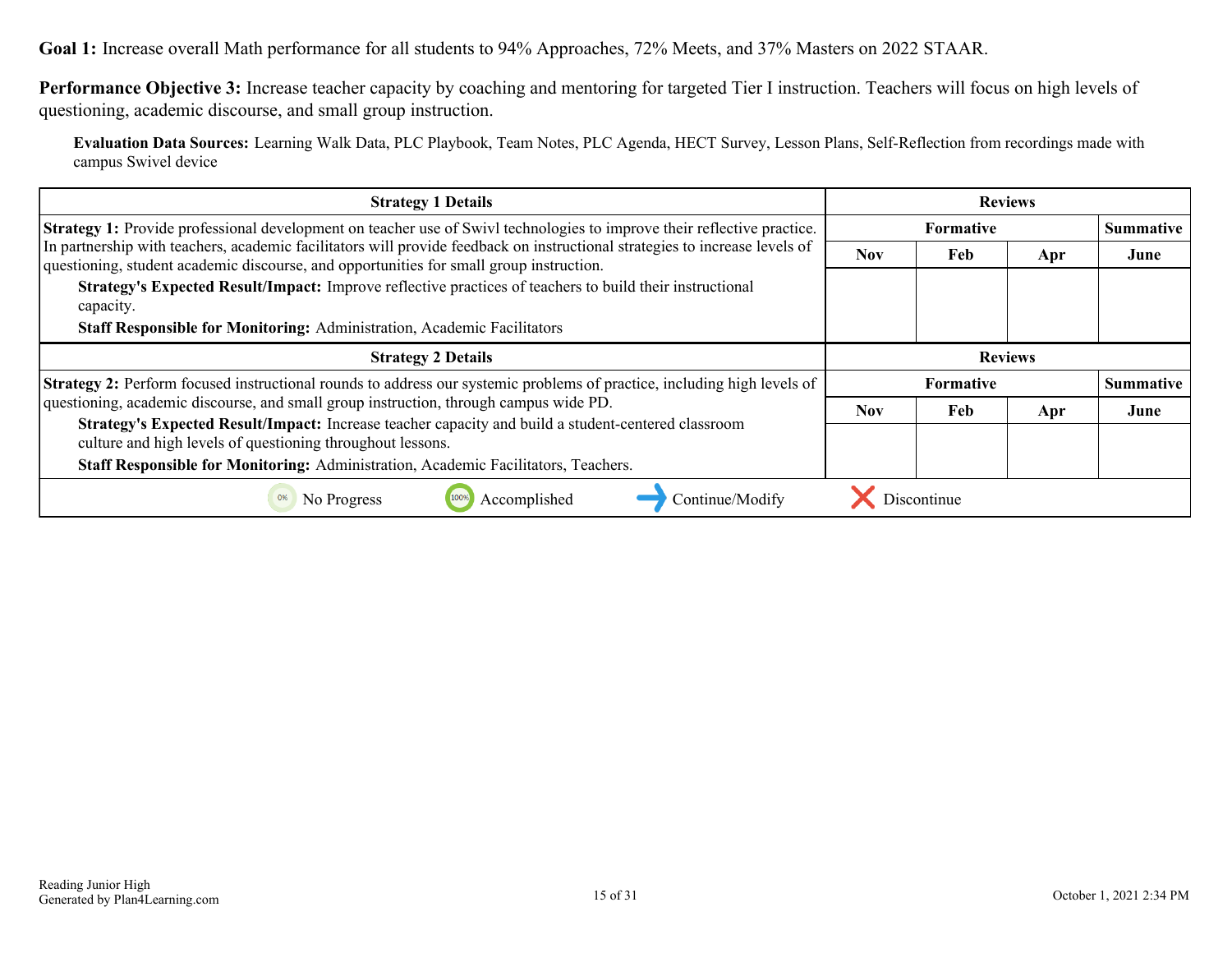<span id="page-15-0"></span>**Performance Objective 1:** PLC 's will work collaboratively to disaggregate weekly student data and discuss intervention and extension strategies for all students.

**Evaluation Data Sources:** CFA's, Summative Assessments, Maps Data, Interim Data

| <b>Strategy 1 Details</b>                                                                                                                                                                                                                                                                                     | <b>Reviews</b> |                  |                  |                  |
|---------------------------------------------------------------------------------------------------------------------------------------------------------------------------------------------------------------------------------------------------------------------------------------------------------------|----------------|------------------|------------------|------------------|
| Strategy 1: Reading Intervention and tutoring for students who did not pass the 2021 Reading STAAR (HB4545)                                                                                                                                                                                                   | Formative      |                  |                  | <b>Summative</b> |
| Requirements). Longhorn Time will be provided to students who did not show success on the 2021 Reading STAAR.<br>Students will be organized into specialized small groups based on formative and summative assessment data. Students<br>will receive intervention support to increase achievement in reading. | <b>Nov</b>     | Feb              | Apr              | June             |
| Strategy's Expected Result/Impact: All students who did not pass the 2021 Reading STAAR will pass the<br>2022 Reading STAAR.                                                                                                                                                                                  |                |                  |                  |                  |
| Staff Responsible for Monitoring: Administrators, Academic Facilitator, Teachers, Leadership Team                                                                                                                                                                                                             |                |                  |                  |                  |
| Funding Sources: - 199 PIC 24 State Compensatory Ed (SCE) Accelerated - \$4,500                                                                                                                                                                                                                               |                |                  |                  |                  |
| <b>Strategy 2 Details</b>                                                                                                                                                                                                                                                                                     |                |                  | <b>Reviews</b>   |                  |
| Strategy 2: Provide Reading Enrichment Activities and Support to all students in 7th and 8th grade weekly during                                                                                                                                                                                              |                | <b>Formative</b> | <b>Summative</b> |                  |
| Longhorn Time.                                                                                                                                                                                                                                                                                                | <b>Nov</b>     | Feb              | Apr              | June             |
| Strategy's Expected Result/Impact: All students show growth in reading on formative, summative and<br>STAAR 2022 assessments.                                                                                                                                                                                 |                |                  |                  |                  |
| Staff Responsible for Monitoring: Administration, Academic Facilitators, Teachers, Leadership Team                                                                                                                                                                                                            |                |                  |                  |                  |
| <b>Strategy 3 Details</b>                                                                                                                                                                                                                                                                                     | <b>Reviews</b> |                  |                  |                  |
| Strategy 3: Administer MAP universal screener to all students to determine gaps in knowledge and provide targeted                                                                                                                                                                                             |                | <b>Formative</b> |                  | <b>Summative</b> |
| intervention based on those diagnostic results. Students who are in MTSS will complete Progress Monitoring checks<br>monthly to monitor student academic growth in targeted areas of instruction. Student data will be used to determine<br>further placement during Longhorn Time.                           | <b>Nov</b>     | Feb              | Apr              | June             |
|                                                                                                                                                                                                                                                                                                               |                |                  |                  |                  |
|                                                                                                                                                                                                                                                                                                               |                |                  |                  |                  |
| Strategy's Expected Result/Impact: Improving MTSS and increasing student achievement in ELAR.<br>Staff Responsible for Monitoring: Administration, SPED Dept., Testing Coordinators, Academic<br>Facilitators, Teachers                                                                                       |                |                  |                  |                  |
| <b>Strategy 4 Details</b>                                                                                                                                                                                                                                                                                     |                |                  | <b>Reviews</b>   |                  |
| Strategy 4: Teachers will provide small group opportunities for Tier II instruction of essential standards. Teachers will                                                                                                                                                                                     |                | <b>Formative</b> |                  | <b>Summative</b> |
| utilize data from common assessments to determine small groups. Training will be provided to teachers for strategies<br>and implementation of small group instruction.                                                                                                                                        | <b>Nov</b>     | Feb              | Apr              | June             |
| Strategy's Expected Result/Impact: Increase student achievement in ELAR.                                                                                                                                                                                                                                      |                |                  |                  |                  |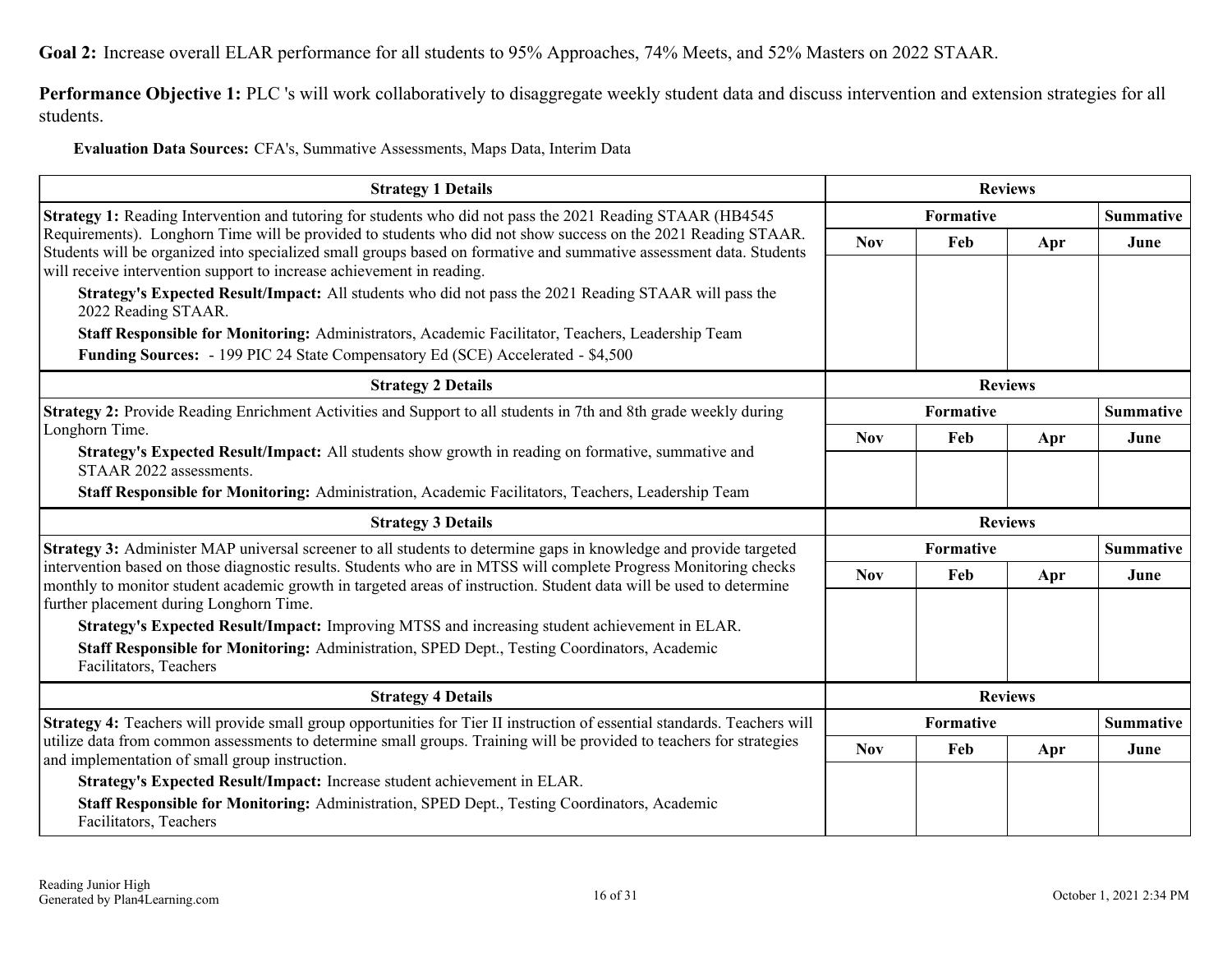| <b>Strategy 5 Details</b>                                                                                                                                                      | <b>Reviews</b>   |             |     |                  |
|--------------------------------------------------------------------------------------------------------------------------------------------------------------------------------|------------------|-------------|-----|------------------|
| Strategy 5: Provide all students, including at risk students, additional intervention resources and small group                                                                | <b>Formative</b> |             |     | <b>Summative</b> |
| intervention tutoring before school, after school and on Saturdays. Resources could include STAAR Ready, STAAR<br>Master, and classroom library book club collections for SSR. | Nov.             | Feb         | Apr | June             |
| Strategy's Expected Result/Impact: Increase in at risk student performance on STAAR in ELAR.                                                                                   |                  |             |     |                  |
| Staff Responsible for Monitoring: Administration, Academic Facilitators, Teachers                                                                                              |                  |             |     |                  |
| <b>Funding Sources:</b> Supplemental Resources and Tutoring - 199 PIC 24 State Compensatory Ed (SCE)<br>Accelerated - \$1,484                                                  |                  |             |     |                  |
| <b>Strategy 6 Details</b>                                                                                                                                                      | <b>Reviews</b>   |             |     |                  |
| Strategy 6: Incorporate Lead4ward Think-Along-Plan weekly in lessons for scaffolding, enrichment, and intervention.                                                            |                  | Formative   |     | <b>Summative</b> |
| Strategy's Expected Result/Impact: Increase student achievement in ELAR.                                                                                                       | <b>Nov</b>       | Feb         | Apr | June             |
| Staff Responsible for Monitoring: Administration, Academic Facilitators, Teachers                                                                                              |                  |             |     |                  |
| Accomplished<br>Continue/Modify<br>No Progress<br>0%                                                                                                                           |                  | Discontinue |     |                  |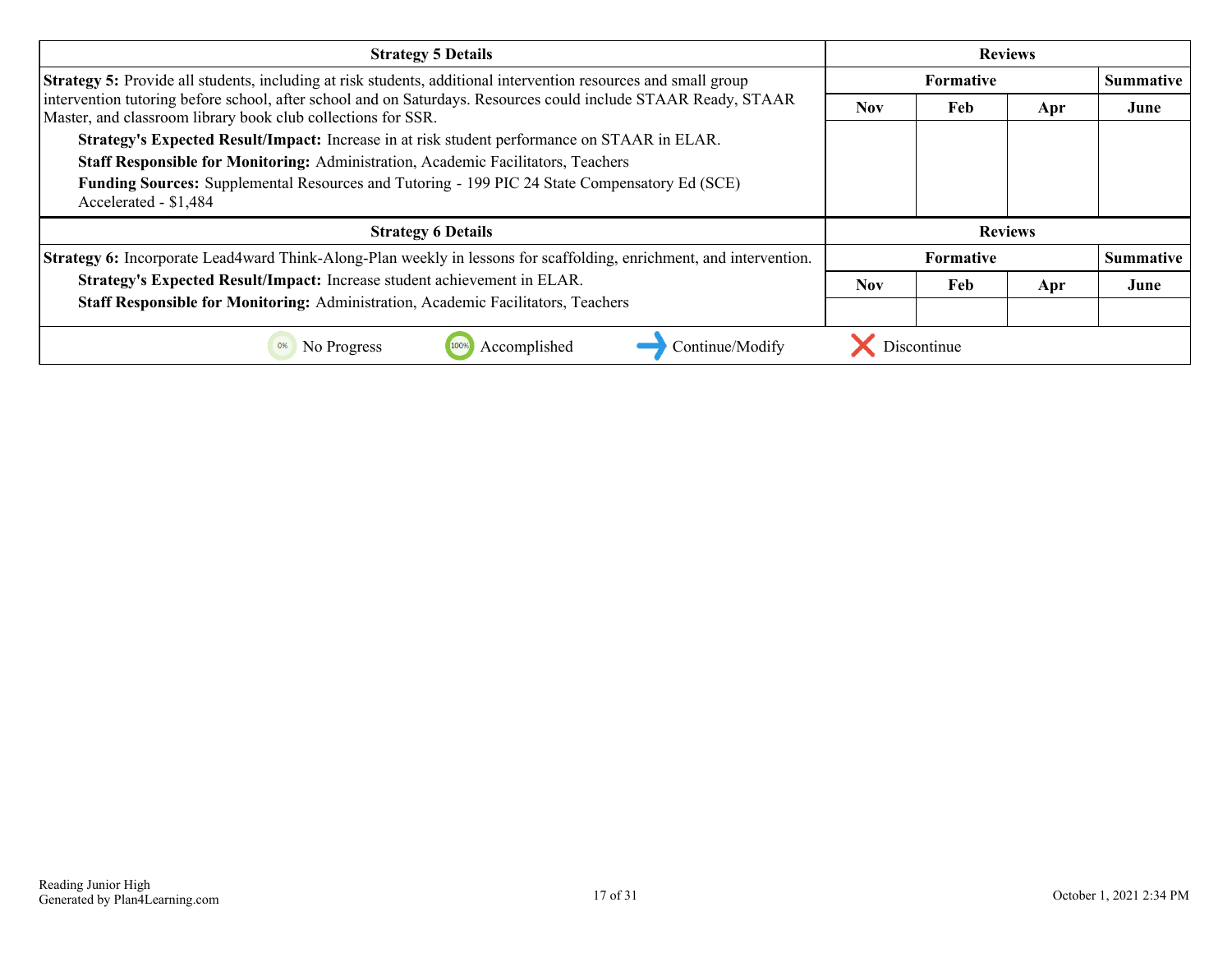**Goal 2:** Increase overall ELAR performance for all students to 95% Approaches, 74% Meets, and 52% Masters on 2022 STAAR.

**Performance Objective 2:** By the end of the 2021-2022 school year, all core departments will follow the campus PLC playbook for professional collaboration, utilize the 4Qs PLC model and both Common Formative and Common Summative Assessments to collect classroom data as demonstrated in PLC meetings and on PLC documentation forms.

**Evaluation Data Sources:** Products from the PLC playbook. Essential Standards Chart, Unit Design, Team Notes, PLC Agenda, PLC Survey.

| <b>Strategy 1 Details</b>                                                                                                                                                                                                                                                            | <b>Reviews</b>   |                |     |                  |
|--------------------------------------------------------------------------------------------------------------------------------------------------------------------------------------------------------------------------------------------------------------------------------------|------------------|----------------|-----|------------------|
| Strategy 1: Provide professional development through Workshop Wednesday with a focus on the PLC process, data                                                                                                                                                                        | <b>Formative</b> |                |     | <b>Summative</b> |
| analysis, best practices utilizing technology, and Tier I ELAR instruction.                                                                                                                                                                                                          | <b>Nov</b>       | Feb            | Apr | June             |
| Strategy's Expected Result/Impact: Developing teacher's instructional capacity to improve overall student<br>achievement and close the performance gaps.                                                                                                                             |                  |                |     |                  |
| Staff Responsible for Monitoring: Administration, Facilitators, Dept. Chairs, Digital Learning Coach                                                                                                                                                                                 |                  |                |     |                  |
| <b>Strategy 2 Details</b>                                                                                                                                                                                                                                                            | <b>Reviews</b>   |                |     |                  |
| Strategy 2: Establish a common planning period for each core content area. Teachers and PLCs will be producing                                                                                                                                                                       | <b>Formative</b> |                |     | Summative        |
| engaging<br>lesson plans and summative assessments, utilizing best practices for backwards planning, working collaboratively to                                                                                                                                                      | <b>Nov</b>       | Feb            | Apr | June             |
| design common formative assessments, designing Tier I instructional strategies and corrective instruction for students<br>who do not master essential standards at proficiency.<br>Strategy's Expected Result/Impact: Teams producing engaging and rigorous lesson plans, CFA's, and |                  |                |     |                  |
| summative assessments.                                                                                                                                                                                                                                                               |                  |                |     |                  |
| Staff Responsible for Monitoring: Administration, Academic Facilitators.                                                                                                                                                                                                             |                  |                |     |                  |
| <b>Strategy 3 Details</b>                                                                                                                                                                                                                                                            |                  | <b>Reviews</b> |     |                  |
| <b>Strategy 3:</b> Incorporate campus PLC playbook by coaching the leadership team through data analysis and backwards                                                                                                                                                               |                  | Formative      |     | <b>Summative</b> |
| planning.                                                                                                                                                                                                                                                                            | <b>Nov</b>       | Feb            | Apr | June             |
| Strategy's Expected Result/Impact: Highly effective collaborative team engagement in weekly PLCs.<br>Common Assessment and Interim Data will align with success criteria for Goal 1.                                                                                                 |                  |                |     |                  |
| Staff Responsible for Monitoring: Administration, Academic Facilitators, Department Chairs, Leadership<br>Team.                                                                                                                                                                      |                  |                |     |                  |
| 100%<br>Accomplished<br>0%<br>No Progress<br>Continue/Modify                                                                                                                                                                                                                         |                  | Discontinue    |     |                  |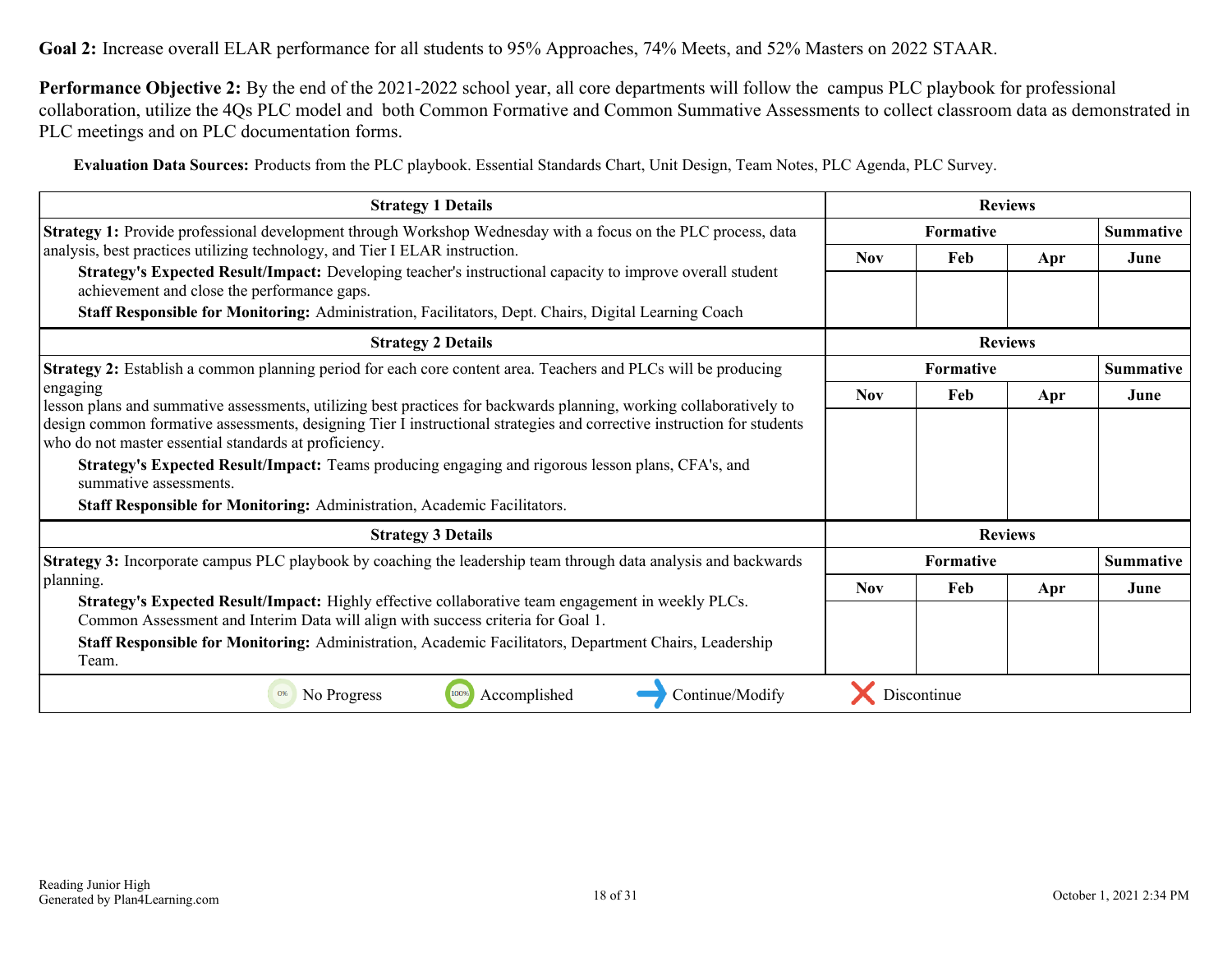**Performance Objective 3:** Increase teacher capacity by coaching and mentoring for targeted Tier I instruction. Teachers will focus on high levels of questioning, academic discourse, and small group instruction utilizing feedback from walkthroughs and lesson recordings.

**Evaluation Data Sources:** Learning Walk Data, PLC Playbook, Team Notes, PLC Agenda, HECT Survey, Lesson Plans

| <b>Strategy 1 Details</b>                                                                                                                                                                                              | <b>Reviews</b>   |             |     |                  |  |                  |
|------------------------------------------------------------------------------------------------------------------------------------------------------------------------------------------------------------------------|------------------|-------------|-----|------------------|--|------------------|
| <b>Strategy 1:</b> Provide professional development on teacher use of Swivl technologies to improve their reflective practice.                                                                                         | <b>Formative</b> |             |     | <b>Summative</b> |  |                  |
| In partnership with teachers, academic facilitators will provide feedback on instructional strategies to increase levels of<br>questioning, student academic discourse, and opportunities for small group instruction. | <b>Nov</b>       | Feb         | Apr | June             |  |                  |
| Strategy's Expected Result/Impact: Improve reflective practices of teachers to build their instructional<br>capacity.<br><b>Staff Responsible for Monitoring: Administration, Academic Facilitators</b>                |                  |             |     |                  |  |                  |
| <b>Strategy 2 Details</b>                                                                                                                                                                                              | <b>Reviews</b>   |             |     |                  |  |                  |
| <b>Strategy 2:</b> Perform focused instructional rounds to address our systemic problems of practice, including high levels of                                                                                         | <b>Formative</b> |             |     |                  |  | <b>Summative</b> |
| questioning, academic discourse, and small group instruction, through campus wide PD.                                                                                                                                  | <b>Nov</b>       | Feb         | Apr | June             |  |                  |
| Strategy's Expected Result/Impact: Increase teacher capacity and build a student-centered classroom<br>culture and high levels of questioning throughout lessons.                                                      |                  |             |     |                  |  |                  |
| Staff Responsible for Monitoring: Administration, Academic Facilitators, Teachers.                                                                                                                                     |                  |             |     |                  |  |                  |
| Accomplished<br>Continue/Modify<br>No Progress<br>0%                                                                                                                                                                   |                  | Discontinue |     |                  |  |                  |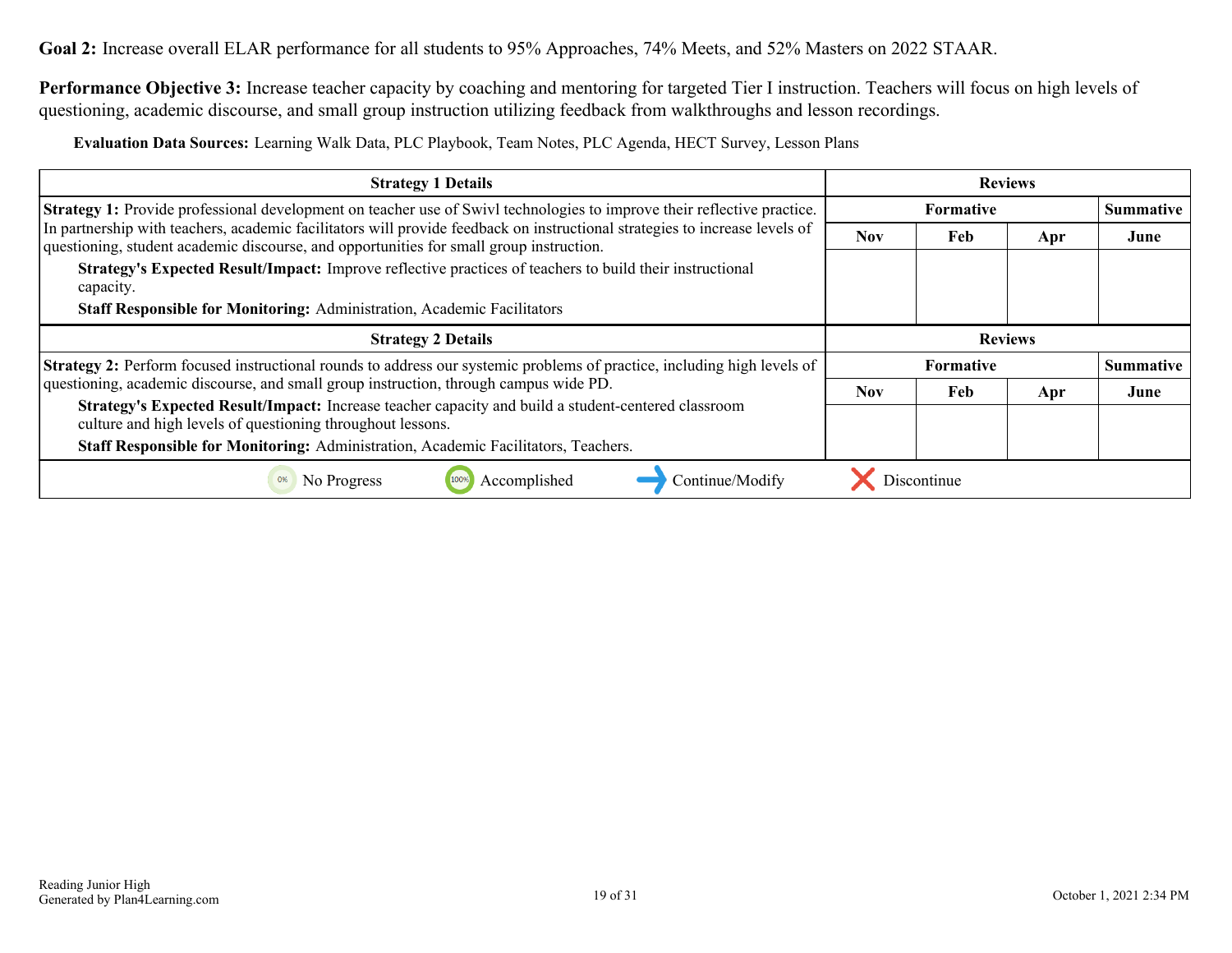<span id="page-19-0"></span>**Goal 3:** Increase Reading and Math performance for SPED Students to 69% Approaches, 28% Meets, and 16% Masters on 2022 STAAR.

**Performance Objective 1:** During Longhorn time, students will be given small group, targeted intervention and enrichment opportunities based on weekly math and reading data.

**Evaluation Data Sources:** CFA's, Student MTSS tracker, Common Assessment data, Maps Data

| <b>Strategy 1 Details</b>                                                                                                                             | <b>Reviews</b> |             |                |                  |
|-------------------------------------------------------------------------------------------------------------------------------------------------------|----------------|-------------|----------------|------------------|
| <b>Strategy 1:</b> Teachers will conduct an item analysis on common formative and summative assessments by analyzing the                              |                | Formative   |                |                  |
| special education sub-population to determine error patterns that require corrective instructional approaches.                                        | <b>Nov</b>     | Feb         | Apr            | June             |
| Strategy's Expected Result/Impact: Decrease performance gaps between all students and students<br>receiving<br>special education services.            |                |             |                |                  |
| Staff Responsible for Monitoring: Administration, Academic Facilitators, Teachers, SPED Dept.                                                         |                |             |                |                  |
| <b>Strategy 2 Details</b>                                                                                                                             |                |             | <b>Reviews</b> |                  |
| Strategy 2: Special education students who did not meet math and reading grade level standards, as determined by                                      |                | Formative   |                | <b>Summative</b> |
| STAAR 2021, will receive targeted instruction in small groups.                                                                                        | <b>Nov</b>     | Feb         | Apr            | June             |
| Strategy's Expected Result/Impact: Decrease performance gaps between all students and students<br>receiving<br>special education services             |                |             |                |                  |
| Staff Responsible for Monitoring: Administration, SPED Dept., Academic Facilitators, Teachers                                                         |                |             |                |                  |
| <b>Strategy 3 Details</b>                                                                                                                             |                |             | <b>Reviews</b> |                  |
| Strategy 3: Special education teachers and instructional paraprofessionals will meet twice per grading period to discuss                              |                | Formative   |                | <b>Summative</b> |
| struggling learners, create an action plan, review IEP's and accommodations and provide intervention to address areas<br>for growth.                  | <b>Nov</b>     | Feb         | Apr            | June             |
| Strategy's Expected Result/Impact: Decrease performance gap between all students and students receiving<br>special education services.                |                |             |                |                  |
| Staff Responsible for Monitoring: Administration, Special Education Master List Teachers, Instructional<br>Para's, Academic Facilitators,<br>Teachers |                |             |                |                  |
| <b>Strategy 4 Details</b>                                                                                                                             |                |             | <b>Reviews</b> |                  |
| Strategy 4: Provide Math and Reading Enrichment Activities and Support to all students receiving special education                                    |                | Formative   |                | <b>Summative</b> |
| services in 7th and 8th grade weekly during Longhorn Time.                                                                                            | <b>Nov</b>     | Feb         | Apr            | June             |
| Strategy's Expected Result/Impact: Progress growth evidence on summative assessments, MAP<br>assessment, and 2022 STAAR exams.                        |                |             |                |                  |
| Staff Responsible for Monitoring: Administrators, Special Education Master List Teachers, Teachers,<br><b>Academic Facilitators</b>                   |                |             |                |                  |
| 100%<br>Accomplished<br>No Progress<br>Continue/Modify<br>0%                                                                                          |                | Discontinue |                |                  |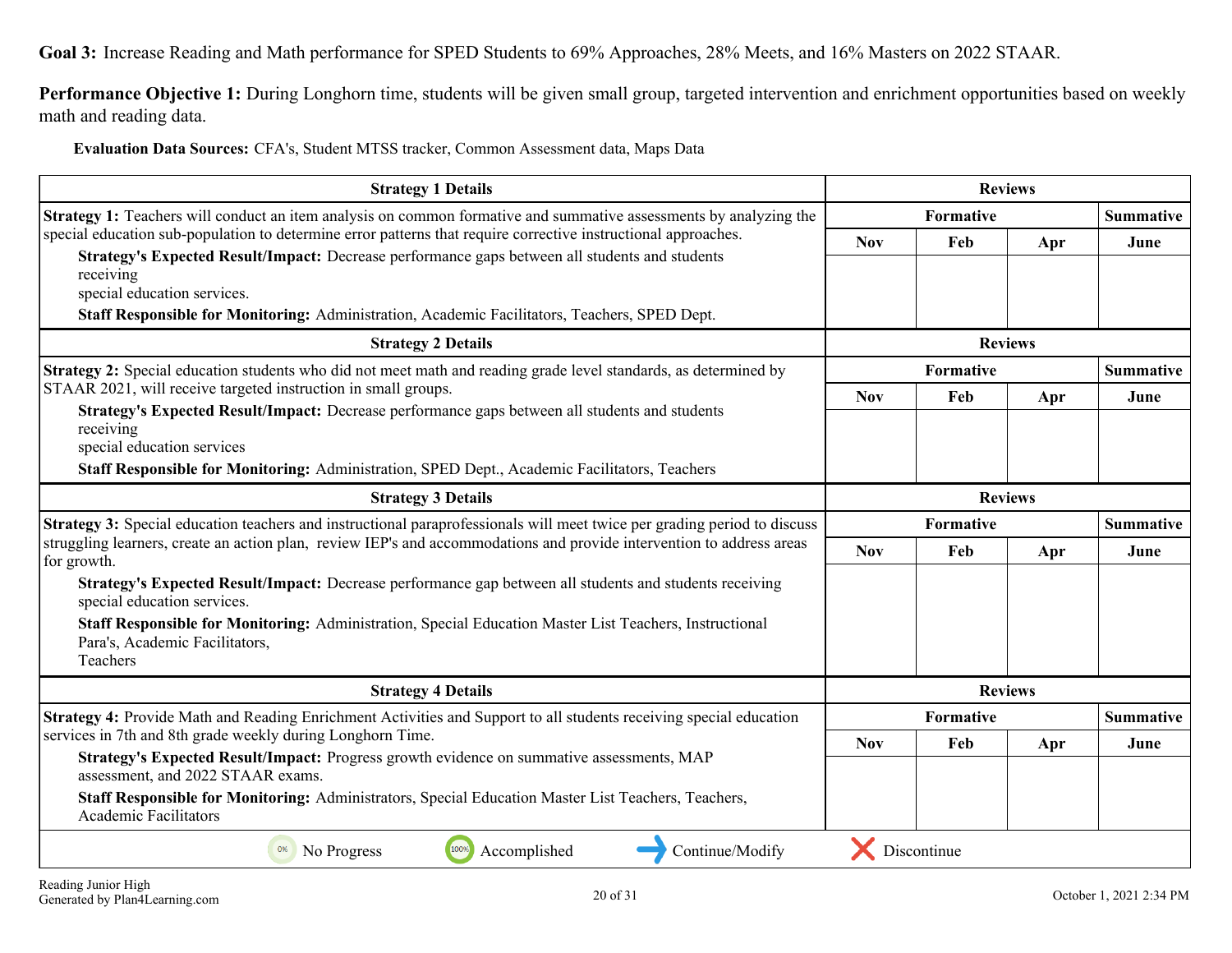<span id="page-20-0"></span>**Goal 4:** Increase Reading and Math performance for EL Students to 75% Approaches, 36% Meets , and 13% Masters on 2022 STAAR.

**Performance Objective 1:** Establish an EL cohort and conduct a coaching cycle that includes co-teaching, planning, and observations/feedback.

**Evaluation Data Sources:** Map Performance and Progress Monitoring Data. TELPAS Data, Common Assessment Data, Interim Data

| <b>Strategy 1 Details</b>                                                                                                                                                                                | <b>Reviews</b> |                  |                |                  |
|----------------------------------------------------------------------------------------------------------------------------------------------------------------------------------------------------------|----------------|------------------|----------------|------------------|
| Strategy 1: Student Support Team meets at every grading period to analyze student data and refer for Tier II and III                                                                                     | Formative      |                  |                | <b>Summative</b> |
| Interventions.                                                                                                                                                                                           | <b>Nov</b>     | Feb              | Apr            | June             |
| <b>Strategy's Expected Result/Impact:</b> Close the gaps for EL students through quality MTSS.<br>Staff Responsible for Monitoring: Administration, Academic Facilitators, Teachers, ESL Coach, ESL Aide |                |                  |                |                  |
|                                                                                                                                                                                                          |                |                  |                |                  |
| <b>Strategy 2 Details</b>                                                                                                                                                                                | <b>Reviews</b> |                  |                |                  |
| Strategy 2: Provide Math and Reading Enrichment Activities and Support to all EL students in 7th and 8th grade                                                                                           |                | Formative        |                | <b>Summative</b> |
| weekly during Longhorn Time.                                                                                                                                                                             | <b>Nov</b>     | Feb              | Apr            | June             |
| Strategy's Expected Result/Impact: Progress on TELPAS, MAP assessments, summative assessments and<br>STAAR 2022 exams.                                                                                   |                |                  |                |                  |
| Staff Responsible for Monitoring: ESL Coach, ESL Aide, Administrators, Teachers, Leadership Team,<br><b>Academic Facilitators</b>                                                                        |                |                  |                |                  |
| <b>Strategy 3 Details</b>                                                                                                                                                                                |                |                  | <b>Reviews</b> |                  |
| <b>Strategy 3:</b> Build effective structured reading and writing activities for assessing content knowledge through writing                                                                             |                | Formative        |                | <b>Summative</b> |
| across the curriculum, QSSSA, and Talk Read Talk Write.                                                                                                                                                  | <b>Nov</b>     | Feb              | Apr            | June             |
| Strategy's Expected Result/Impact: Developing a high quality teacher cohort that closes the gaps for EL<br>students utilizing the strategies listed.                                                     |                |                  |                |                  |
| Staff Responsible for Monitoring: Administration, Academic Facilitators, Teachers, EL Teacher, EL<br>Coach.                                                                                              |                |                  |                |                  |
| <b>Strategy 4 Details</b>                                                                                                                                                                                |                |                  | <b>Reviews</b> |                  |
| Strategy 4: Students will be given targeted instructional support during Longhorn Time, before school, after school and                                                                                  |                | <b>Formative</b> |                | <b>Summative</b> |
| on Saturdays utilizing learning labs, small group instruction and research based instructional strategies.                                                                                               | <b>Nov</b>     | Feb              | Apr            | June             |
| Strategy's Expected Result/Impact: Increased performance on reading and math STAAR, as well as<br>TELPAS.                                                                                                |                |                  |                |                  |
| Staff Responsible for Monitoring: Administrators, EL Teacher/Coach, EL Aide, Academic Instructional                                                                                                      |                |                  |                |                  |
| Coaches,<br>Teachers                                                                                                                                                                                     |                |                  |                |                  |
| Funding Sources: Supplemental Resources for Reading and Math - 199 PIC 25 State Bilingual/ESL - \$964                                                                                                    |                |                  |                |                  |
| Accomplished<br>Continue/Modify<br>No Progress<br>100%<br>0%                                                                                                                                             |                | Discontinue      |                |                  |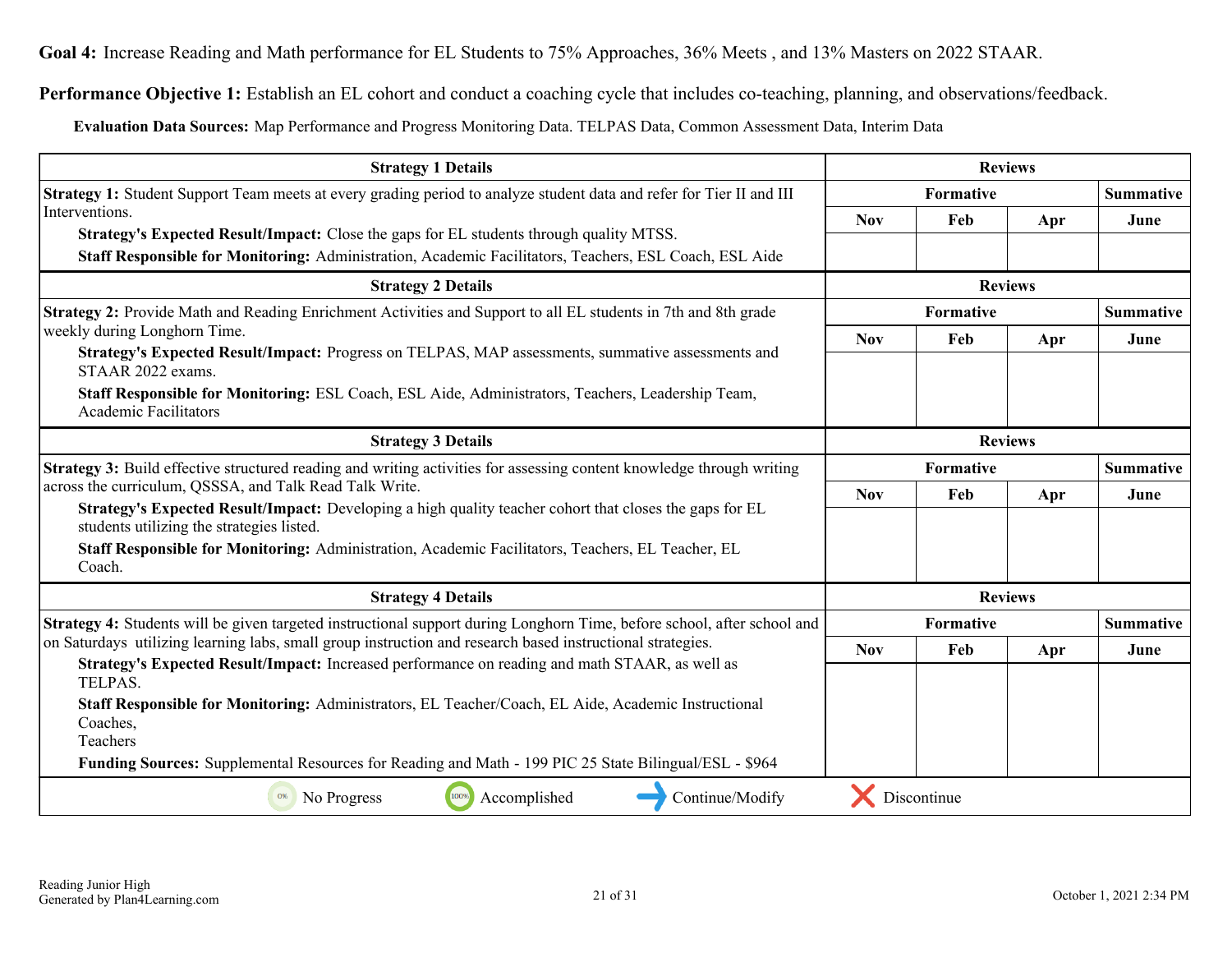**Goal 4:** Increase Reading and Math performance for EL Students to 75% Approaches, 36% Meets , and 13% Masters on 2022 STAAR.

**Performance Objective 2:** Provide professional development for sheltered instruction best practices during the 2021-2022 school year during Workshop Wednesdays, monthly staff meetings and targeted professional development session opportunities.

**Evaluation Data Sources:** Workshop Wednesday Agenda, Professional Development Agendas, Teacher Lesson Plans, TTESS walkthroughs and Observation Data

| <b>Strategy 1 Details</b>                                                                                                                                                                   |     |             | <b>Reviews</b> |                  |
|---------------------------------------------------------------------------------------------------------------------------------------------------------------------------------------------|-----|-------------|----------------|------------------|
| <b>Strategy 1:</b> Establish a Cohort for professional development on sheltered instructional strategies such as Using                                                                      |     |             |                | <b>Summative</b> |
| Targeted Visuals and Vocabulary to Increase Comprehension, Using Structured Conversations to Promote Second<br>Language Acquisition, and Using Sentence Stems for Targeted Language Output. | Nov | Feb         | Apr            | June             |
| Strategy's Expected Result/Impact: Increase teacher capacity on sheltered instructional strategies.                                                                                         |     |             |                |                  |
| Staff Responsible for Monitoring: Administration, Academic Facilitators, Teachers. EL Specialist                                                                                            |     |             |                |                  |
| Accomplished<br>Continue/Modify<br>No Progress                                                                                                                                              |     | Discontinue |                |                  |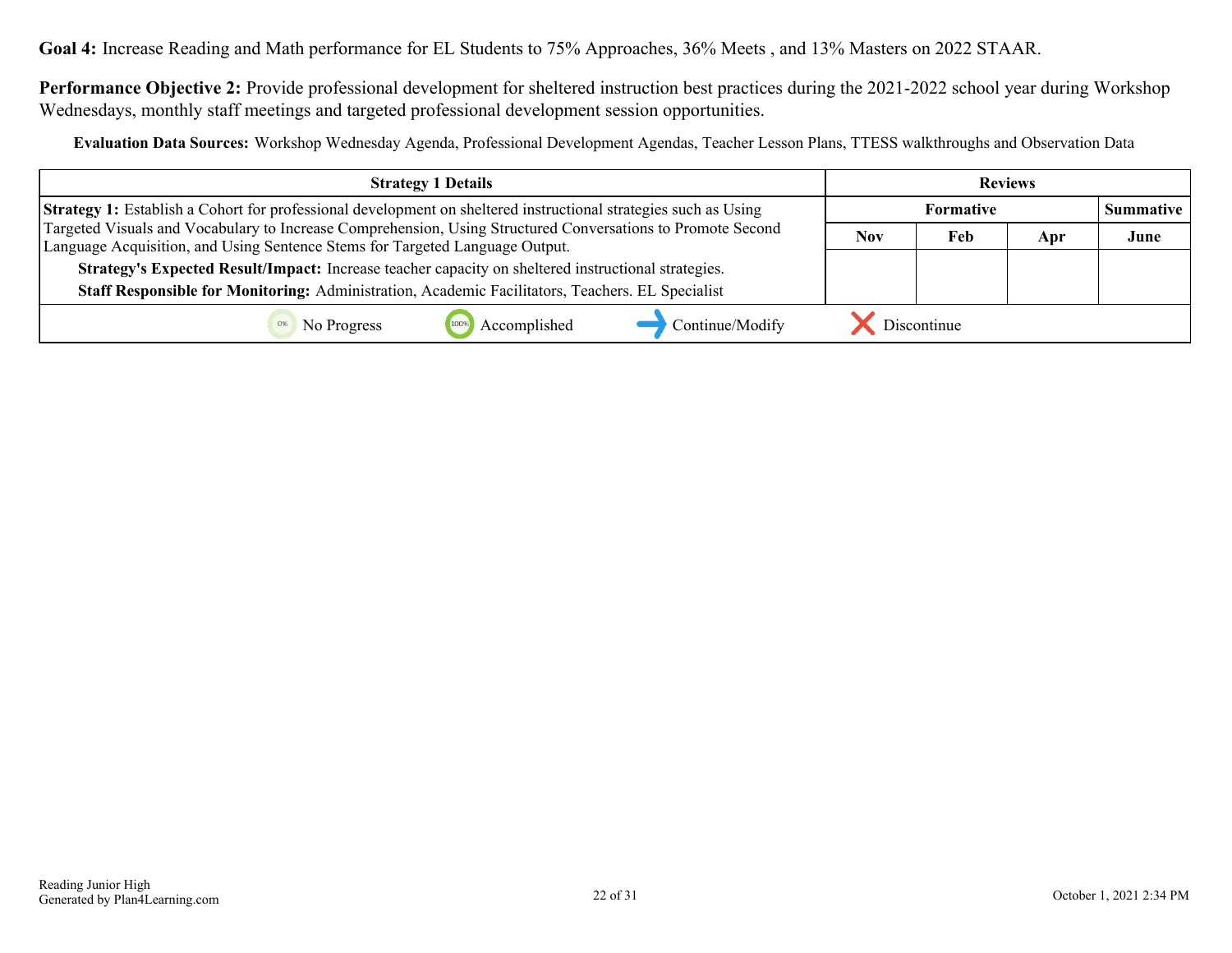**Goal 4:** Increase Reading and Math performance for EL Students to 75% Approaches, 36% Meets , and 13% Masters on 2022 STAAR.

**Performance Objective 3:** Increase reading performance for EL students utilizing effective high leverage strategies such as QSSSA, Talk Read Talk Write, and Close reading strategies in lesson planning.

**Evaluation Data Sources:** Major assessments, TELPAS and STAAR 2022

| <b>Strategy 1 Details</b>                                                                                                                                                                                                                                                                           | <b>Reviews</b>   |                  |     |                  |
|-----------------------------------------------------------------------------------------------------------------------------------------------------------------------------------------------------------------------------------------------------------------------------------------------------|------------------|------------------|-----|------------------|
| Strategy 1: Teachers will attend professional development sessions once a month on best practices for sheltered                                                                                                                                                                                     | <b>Formative</b> |                  |     | <b>Summative</b> |
| instruction in the classroom.<br>Strategy's Expected Result/Impact: Lesson plans reflect high yield sheltered instructional strategies<br>(QSSSA, Talk Read Talk Write, 7 Steps to a Language-Rich Classroom.<br>Staff Responsible for Monitoring: ESL Coach, Academic Facilitators, Administrators | <b>Nov</b>       | Feb              | Apr | June             |
| <b>Strategy 2 Details</b>                                                                                                                                                                                                                                                                           | <b>Reviews</b>   |                  |     |                  |
| <b>Strategy 2:</b> Students will engage in reading intervention and enrichment activities during Longhorn Time utilizing                                                                                                                                                                            |                  | <b>Formative</b> |     |                  |
| K-12 Summit, book clubs, small group reading projects and book talks to increase vocabulary development, reading<br>comprehension and reading fluency.                                                                                                                                              | Nov.             | Feb              | Apr | June             |
| Strategy's Expected Result/Impact: Increase in reading performance on formative, summative, STAAR<br>and TELPAS assessments.                                                                                                                                                                        |                  |                  |     |                  |
| <b>Staff Responsible for Monitoring:</b> Administrators, Academic Facilitators, ESL Coach, Teachers                                                                                                                                                                                                 |                  |                  |     |                  |
| <b>Funding Sources:</b> K-12 Summit Licenses for EL Students - 199 PIC 25 State Bilingual/ESL - \$2,000                                                                                                                                                                                             |                  |                  |     |                  |
| Continue/Modify<br>0%<br>No Progress<br>Accomplished                                                                                                                                                                                                                                                |                  | Discontinue      |     |                  |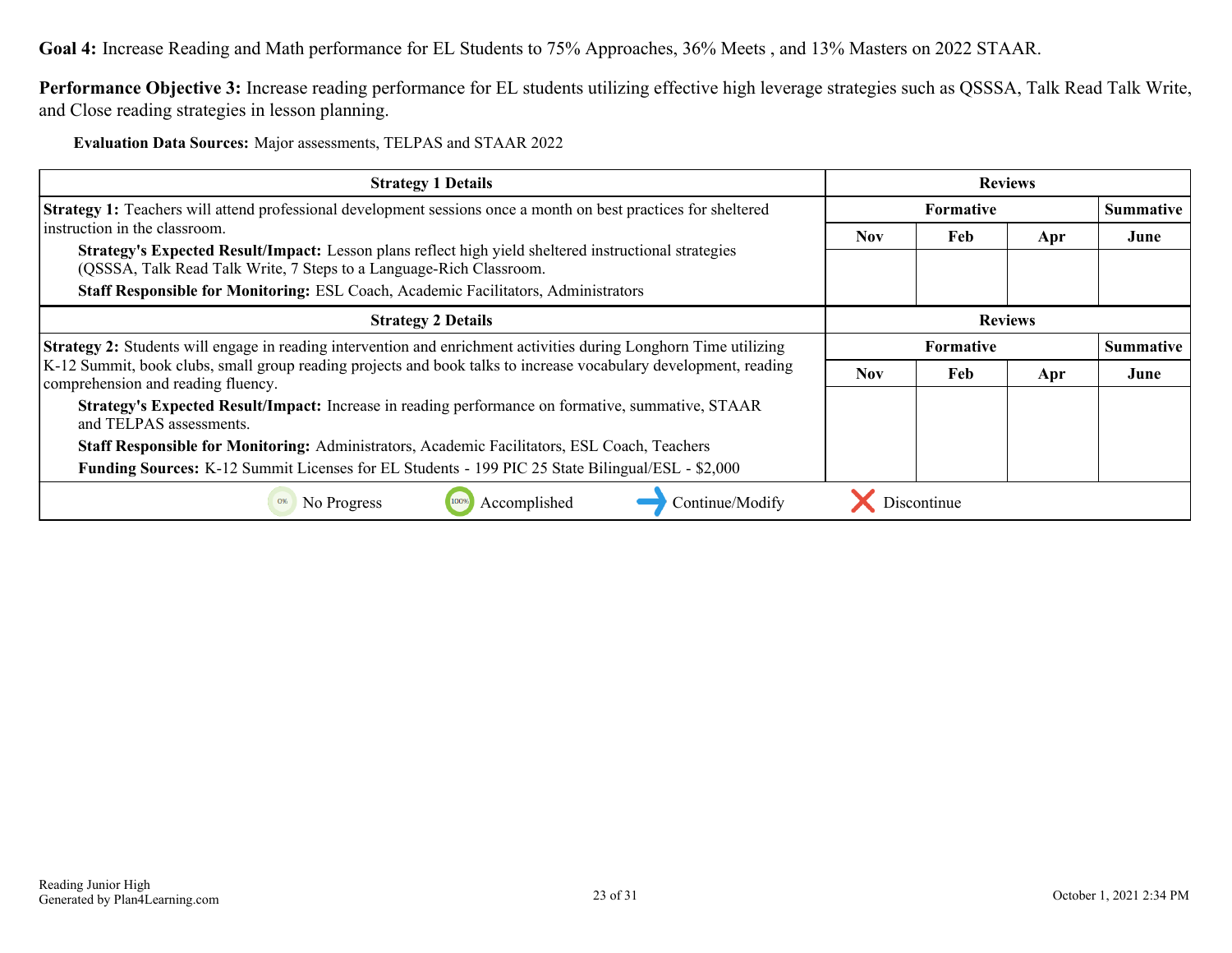<span id="page-23-0"></span>**Goal 5:** By May 2022, the number of teachers within Professional Learning Communities reporting strengths from the Beginning of Year Highly Effective Collaborative Team Survey will increase by 30% on the End of Year Highly Effective Collaborative Team Survey.

**Performance Objective 1:** Provide consistent support through professional development that ensures highly effective collaborative teams during the PLC process utilizing the Highly Effective Collaborative Teams rubric and resources.

**Evaluation Data Sources:** Producing HECT and high quality rigorous lessons during the 2021-2022 school year. Walkthrough evidences student centered, engaging activities in all classrooms.

| <b>Strategy 1 Details</b>                                                                                                                                                                                                                                    | <b>Reviews</b> |             |                |                  |
|--------------------------------------------------------------------------------------------------------------------------------------------------------------------------------------------------------------------------------------------------------------|----------------|-------------|----------------|------------------|
| Strategy 1: Establish a data analysis day after each common assessment during the 2021-2022 school year that drives                                                                                                                                          | Formative      |             |                | <b>Summative</b> |
| lesson planning and a student centered classroom for all learners utilizing the HECT rubric and PLC playbook reference<br>materials.                                                                                                                         | <b>Nov</b>     | Feb         | Apr            | June             |
| Strategy's Expected Result/Impact: Producing HECT and high quality rigorous lessons. Creating a campus<br>wide student centered learning environment                                                                                                         |                |             |                |                  |
| Staff Responsible for Monitoring: Administration, Academic Facilitators, Teachers, Department Chairs                                                                                                                                                         |                |             |                |                  |
| <b>Strategy 2 Details</b>                                                                                                                                                                                                                                    |                |             | <b>Reviews</b> |                  |
| <b>Strategy 2:</b> During weekly PLC's, teams have purposeful collaborative discussions focusing on agenda items such as                                                                                                                                     |                | Formative   |                | <b>Summative</b> |
| instructional strategies, common formative assessments, and lesson planning.                                                                                                                                                                                 | <b>Nov</b>     | Feb         | Apr            | June             |
| Strategy's Expected Result/Impact: Producing HECT and high quality rigorous lessons. Increase in student<br>centered activities and high yield instructional strategies in the classroom. Creating a campus wide student<br>centered learning environment.   |                |             |                |                  |
| Staff Responsible for Monitoring: Administration, Academic Facilitators, Teachers, Department Chairs                                                                                                                                                         |                |             |                |                  |
| <b>Strategy 3 Details</b>                                                                                                                                                                                                                                    |                |             | <b>Reviews</b> |                  |
| Strategy 3: Provide teachers with targeted PD each 6 weeks on the PLC process including; unwrapping the TEKS,                                                                                                                                                | Formative      |             |                | <b>Summative</b> |
| determining Essential Standards, creation of CFA's, and the lesson planning process.                                                                                                                                                                         | <b>Nov</b>     | Feb         | Apr            | June             |
| Strategy's Expected Result/Impact: Producing HECT and high quality rigorous lessons. Creating a campus<br>wide student centered learning environment<br>Staff Responsible for Monitoring: Administration, Academic Facilitators, Teachers, Department Chairs |                |             |                |                  |
| <b>Strategy 4 Details</b>                                                                                                                                                                                                                                    |                |             | <b>Reviews</b> |                  |
| Strategy 4: Administrators and Leadership Team will review teacher lesson plans and provide feedback on rigor,                                                                                                                                               | Formative      |             |                | <b>Summative</b> |
| formative assessments, student engagement, student discourse, exit tickets and high levels of questioning.                                                                                                                                                   | <b>Nov</b>     | Feb         | Apr            | June             |
| Strategy's Expected Result/Impact: Student evidence of mastery of daily TEK aligned objectives, higher<br>levels of student discourse utilizing academic language in the classroom, increase in student performance<br>data.                                 |                |             |                |                  |
| Staff Responsible for Monitoring: Administrators, Academic Facilitators, Teachers, Department Chairs                                                                                                                                                         |                |             |                |                  |
| 100%<br>Accomplished<br>Continue/Modify<br>No Progress<br>0%                                                                                                                                                                                                 |                | Discontinue |                |                  |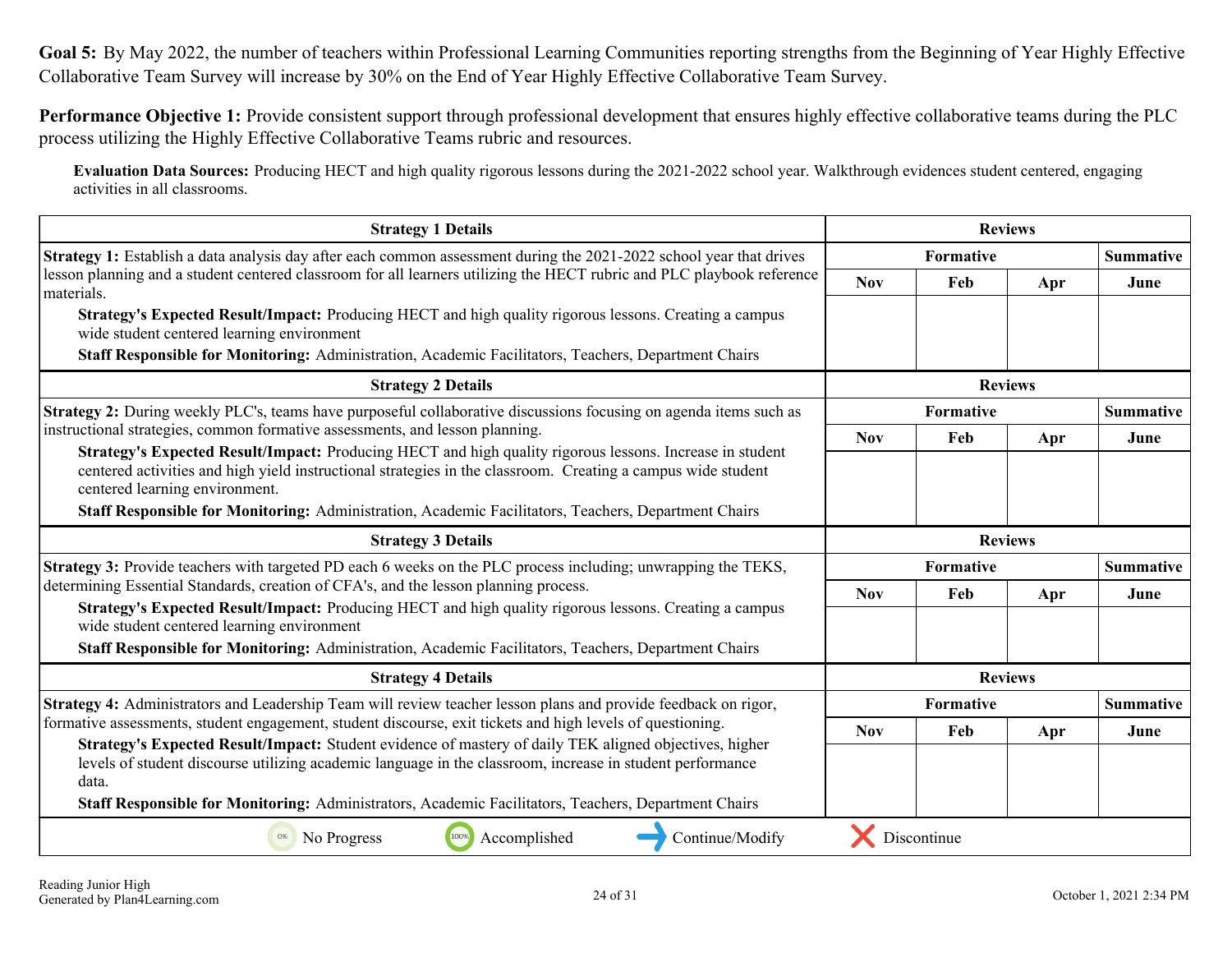<span id="page-24-0"></span>**Goal 6:** Increase student engagement in social emotional activities that reflect an increase in productive, positive behavioral choices as measured by the number of Longhorn Lotto tickets distributed, and a 5% decrease in off-task behaviors recorded in Minor Incident Reports and 5% decrease in Discipline Referrals.

**Performance Objective 1:** Increase staff and student engagement with the district's leadership definition campaign, Character Counts, Solution-Focused, and Positive Behavior Intervention System.

**Evaluation Data Sources:** As measured by discipline data, the end of the year Character Counts and SE Wellness Screener.

| <b>Strategy 1 Details</b>                                                                                                                                                                                                                                                                                 | <b>Reviews</b>   |                  |                |                  |
|-----------------------------------------------------------------------------------------------------------------------------------------------------------------------------------------------------------------------------------------------------------------------------------------------------------|------------------|------------------|----------------|------------------|
| <b>Strategy 1:</b> Leadership definition ambassadors will present at faculty meetings three time this year and recognize                                                                                                                                                                                  | <b>Formative</b> |                  |                | <b>Summative</b> |
| faculty and staff for outstanding leadership representation of the leadership characteristics.                                                                                                                                                                                                            | <b>Nov</b>       | Feb              | Apr            | June             |
| Strategy's Expected Result/Impact: Self-reflection survey results will indicate teacher leadership capacity<br>in the district leadership competencies.                                                                                                                                                   |                  |                  |                |                  |
| Staff Responsible for Monitoring: Administration, Teachers, Counselors                                                                                                                                                                                                                                    |                  |                  |                |                  |
| <b>Strategy 2 Details</b>                                                                                                                                                                                                                                                                                 |                  |                  | <b>Reviews</b> |                  |
| Strategy 2: Utilize Counselor's Corner canvas page to communicate Character Counts activities and lessons through                                                                                                                                                                                         | <b>Formative</b> |                  |                | <b>Summative</b> |
| Longhorn Time. Provide counselors/HGI virtual resources to support the social emotional well being of students and<br>families.                                                                                                                                                                           | <b>Nov</b>       | Feb              | Apr            | June             |
| Strategy's Expected Result/Impact: Character Counts and student guidance survey will indicate a positive<br>campus culture resulting in a decrease of student referrals and increase in social and environmental<br>awareness.<br>Staff Responsible for Monitoring: Administration, Counselors, Teachers. |                  |                  |                |                  |
| <b>Strategy 3 Details</b>                                                                                                                                                                                                                                                                                 | <b>Reviews</b>   |                  |                |                  |
| Strategy 3: PBIS Committee will implement and train staff on how to utilize the PBIS matrix and the RJH Minor                                                                                                                                                                                             |                  | <b>Formative</b> |                | <b>Summative</b> |
| Incident Report to create consistency with discipline management across the campus.                                                                                                                                                                                                                       | <b>Nov</b>       | Feb              | Apr            | June             |
| Strategy's Expected Result/Impact: Provide a safe and healthy learning environment for all students and to<br>decrease the number of discipline referrals                                                                                                                                                 |                  |                  |                |                  |
| Staff Responsible for Monitoring: Administration, Academic Facilitators, Counselors, Teachers,<br>Community Members, District Members                                                                                                                                                                     |                  |                  |                |                  |
| <b>Strategy 4 Details</b><br><b>Reviews</b>                                                                                                                                                                                                                                                               |                  |                  |                |                  |
| Strategy 4: Counselors will provide staff professional development over solution focused strategies and                                                                                                                                                                                                   | <b>Formative</b> |                  |                | <b>Summative</b> |
| implementation in the classroom at the beginning of the year and at monthly staff meetings during 2021-2022 school<br>vear.                                                                                                                                                                               |                  | Feb              | Apr            | June             |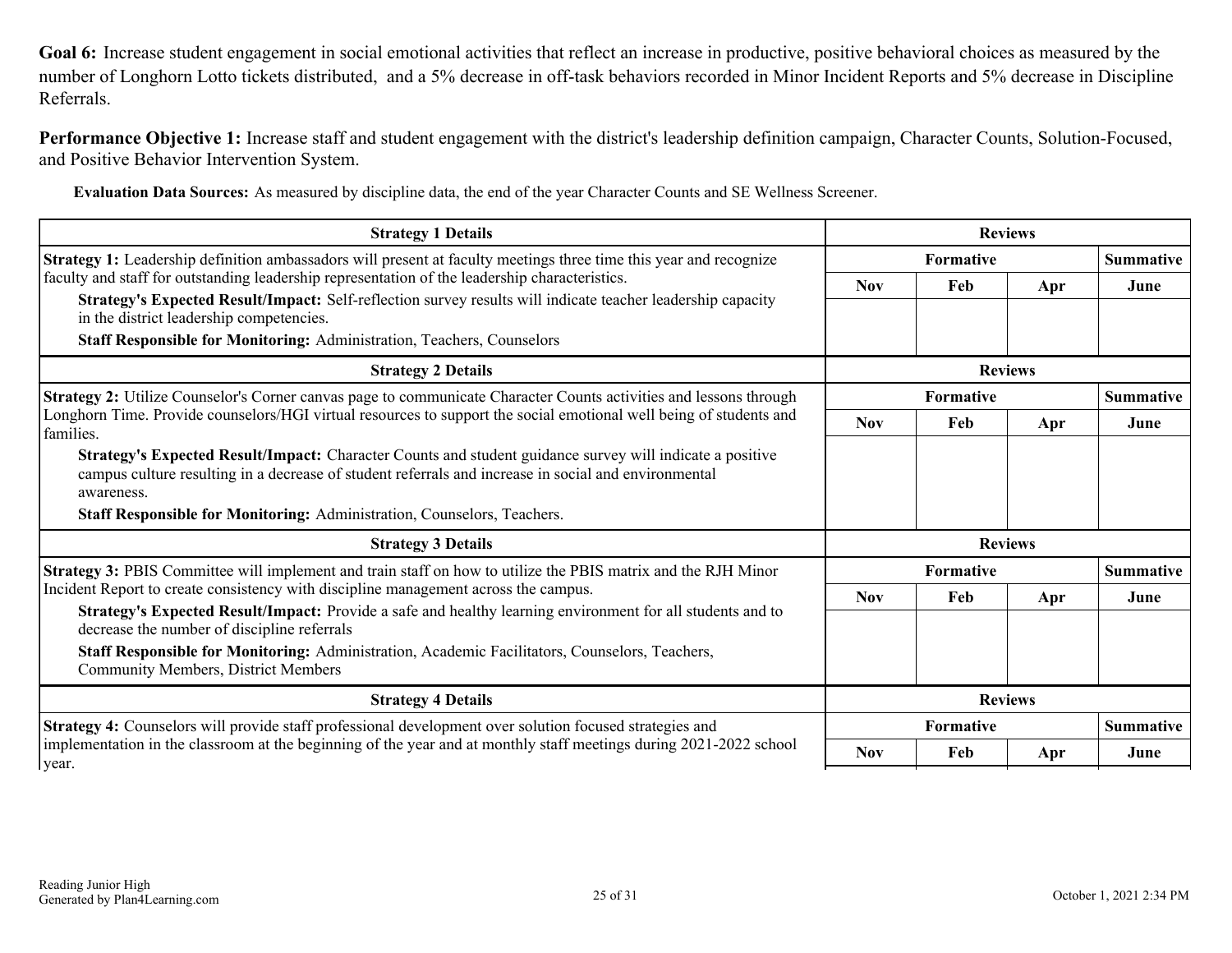| Strategy's Expected Result/Impact: Decrease in the number of discipline referrals and referrals for conflict<br>resolution. Provide a culture of positive communication and interaction among students, staff and parents.<br>Staff Responsible for Monitoring: Counselors, Administrators, Teachers, Leadership Team |              |                 |             |  |
|-----------------------------------------------------------------------------------------------------------------------------------------------------------------------------------------------------------------------------------------------------------------------------------------------------------------------|--------------|-----------------|-------------|--|
|                                                                                                                                                                                                                                                                                                                       |              |                 |             |  |
| No Progress                                                                                                                                                                                                                                                                                                           | Accomplished | Continue/Modify | Discontinue |  |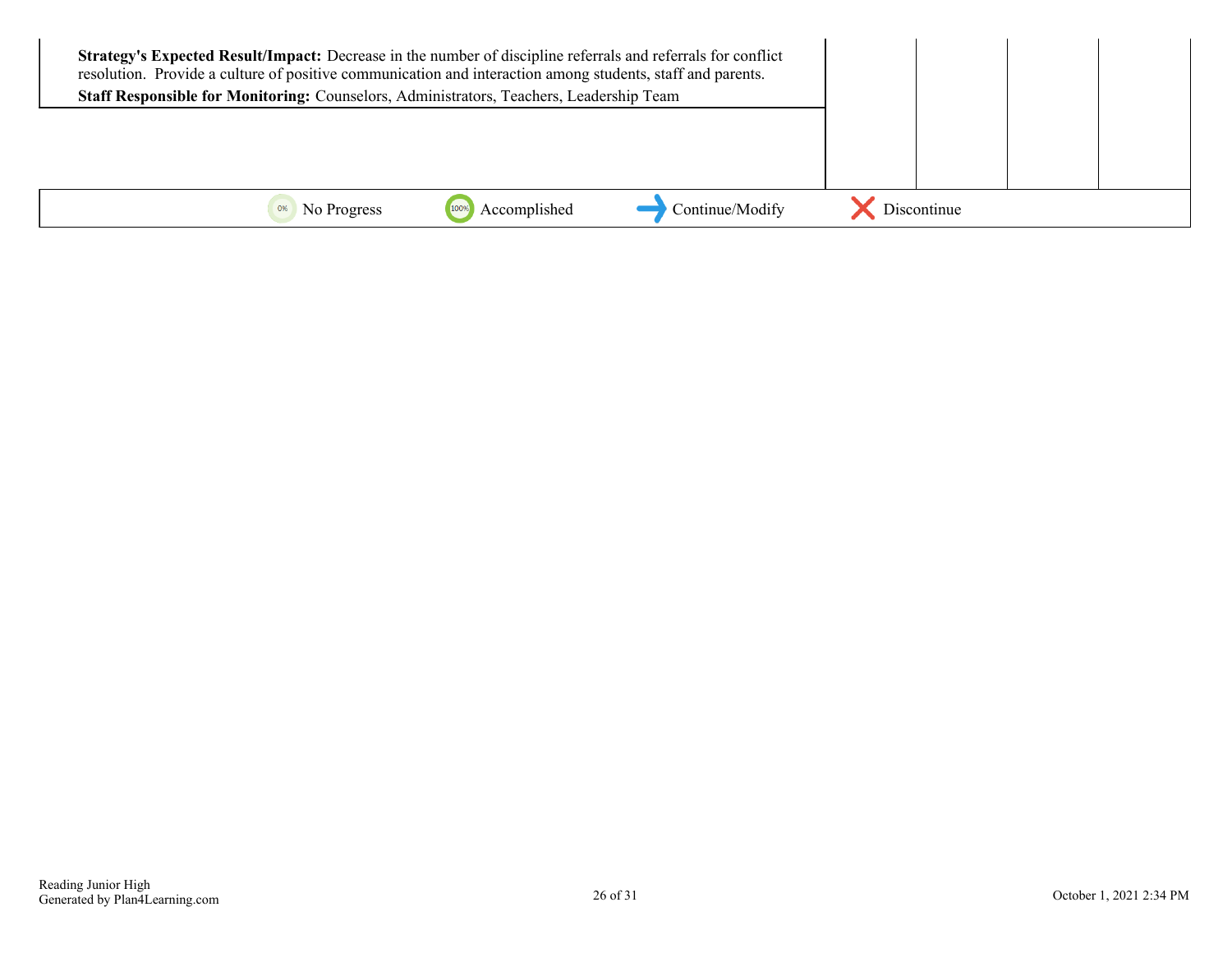**Goal 6:** Increase student engagement in social emotional activities that reflect an increase in productive, positive behavioral choices as measured by the number of Longhorn Lotto tickets distributed, and a 5% decrease in off-task behaviors recorded in Minor Incident Reports and 5% decrease in Discipline Referrals.

**Performance Objective 2:** 90% of students report feeling safe at school and know how to ask for help as evidenced by the End of Year SE Wellness Screener.

**Evaluation Data Sources:** End of Year SE Wellness Screener

| <b>Strategy 1 Details</b>                                                                                                                                                  | <b>Reviews</b>   |                               |     |                  |
|----------------------------------------------------------------------------------------------------------------------------------------------------------------------------|------------------|-------------------------------|-----|------------------|
| <b>Strategy 1:</b> Recognize students for exhibiting character counts behaviors throughout the year with Longhorn Lotto                                                    | <b>Formative</b> |                               |     | <b>Summative</b> |
| tickets and end of the 6 weeks Students of the 6 Weeks.                                                                                                                    | <b>Nov</b>       | Feb                           | Apr | June             |
| Strategy's Expected Result/Impact: Increase in the positive climate and culture among students on campus.                                                                  |                  |                               |     |                  |
| Staff Responsible for Monitoring: Administration, Counselors, Teachers                                                                                                     |                  |                               |     |                  |
| <b>Strategy 2 Details</b>                                                                                                                                                  |                  | <b>Reviews</b>                |     |                  |
| Strategy 2: Provide weekly opportunities for students to engage in restorative circles and solution-focused                                                                |                  | Summative<br><b>Formative</b> |     |                  |
| conversations during Longhorn Time.                                                                                                                                        | <b>Nov</b>       | Feb                           | Apr | June             |
| Strategy's Expected Result/Impact: Increase in strategies for students to feel safe on campus. Provide an<br>outlet for students to address conflict resolution practices. |                  |                               |     |                  |
| Staff Responsible for Monitoring: Administration, Counselors, Teachers                                                                                                     |                  |                               |     |                  |
| Accomplished<br>Continue/Modify<br>No Progress<br>0%                                                                                                                       |                  | Discontinue                   |     |                  |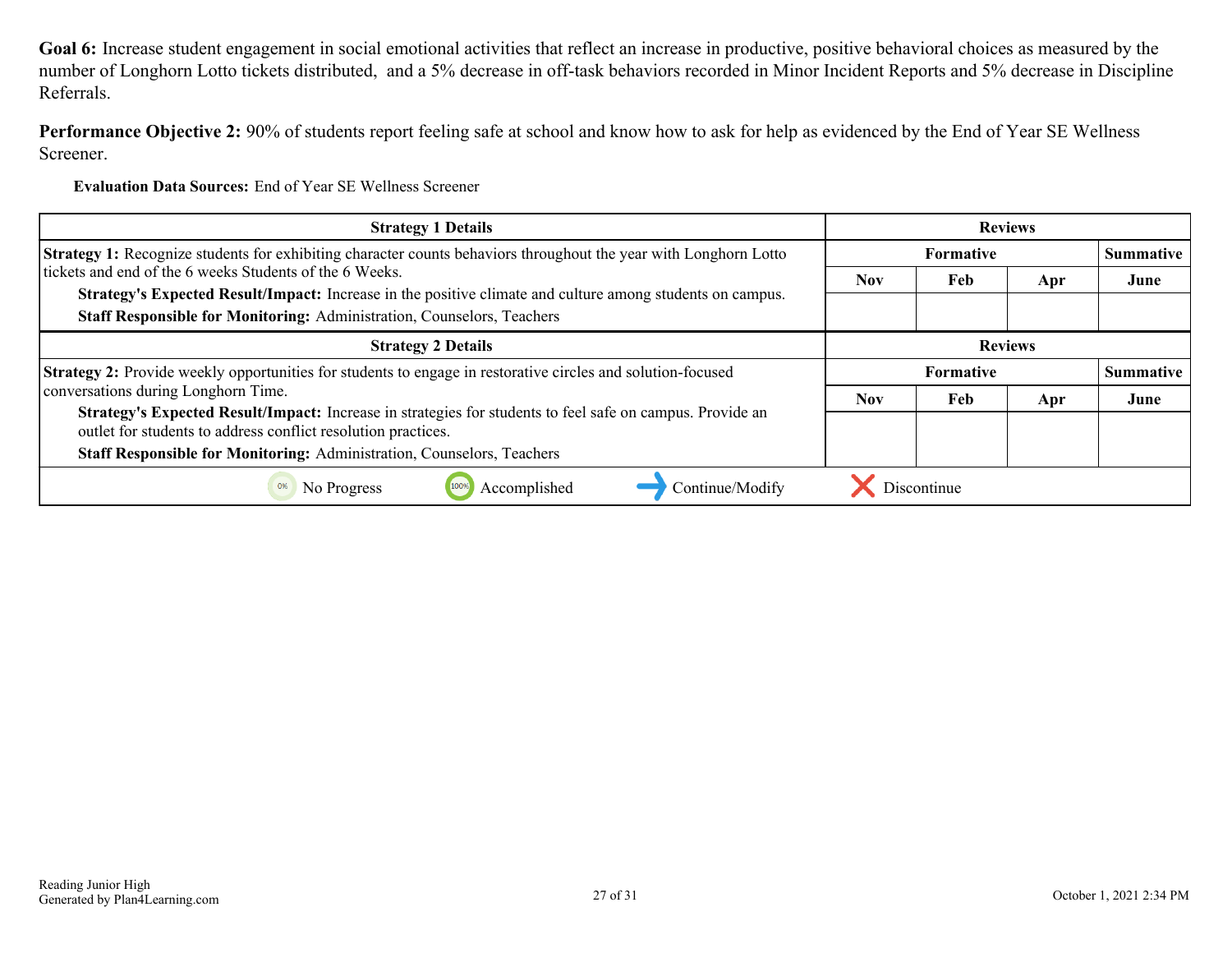### **State Compensatory**

### <span id="page-27-0"></span>**Budget for Reading Junior High**

**Total SCE Funds: Total FTEs Funded by SCE:** 1.5 **Brief Description of SCE Services and/or Programs**

### **Personnel for Reading Junior High**

| <u>Name</u>    | Position                              | <b>DOD</b><br>1 1 L |
|----------------|---------------------------------------|---------------------|
| Leslie Bennett | $\mathbf{r}$<br><b>ESL</b><br>ſeacher |                     |
| Maria Moreno   | <b>ESL</b> Aide                       | ∪.∪                 |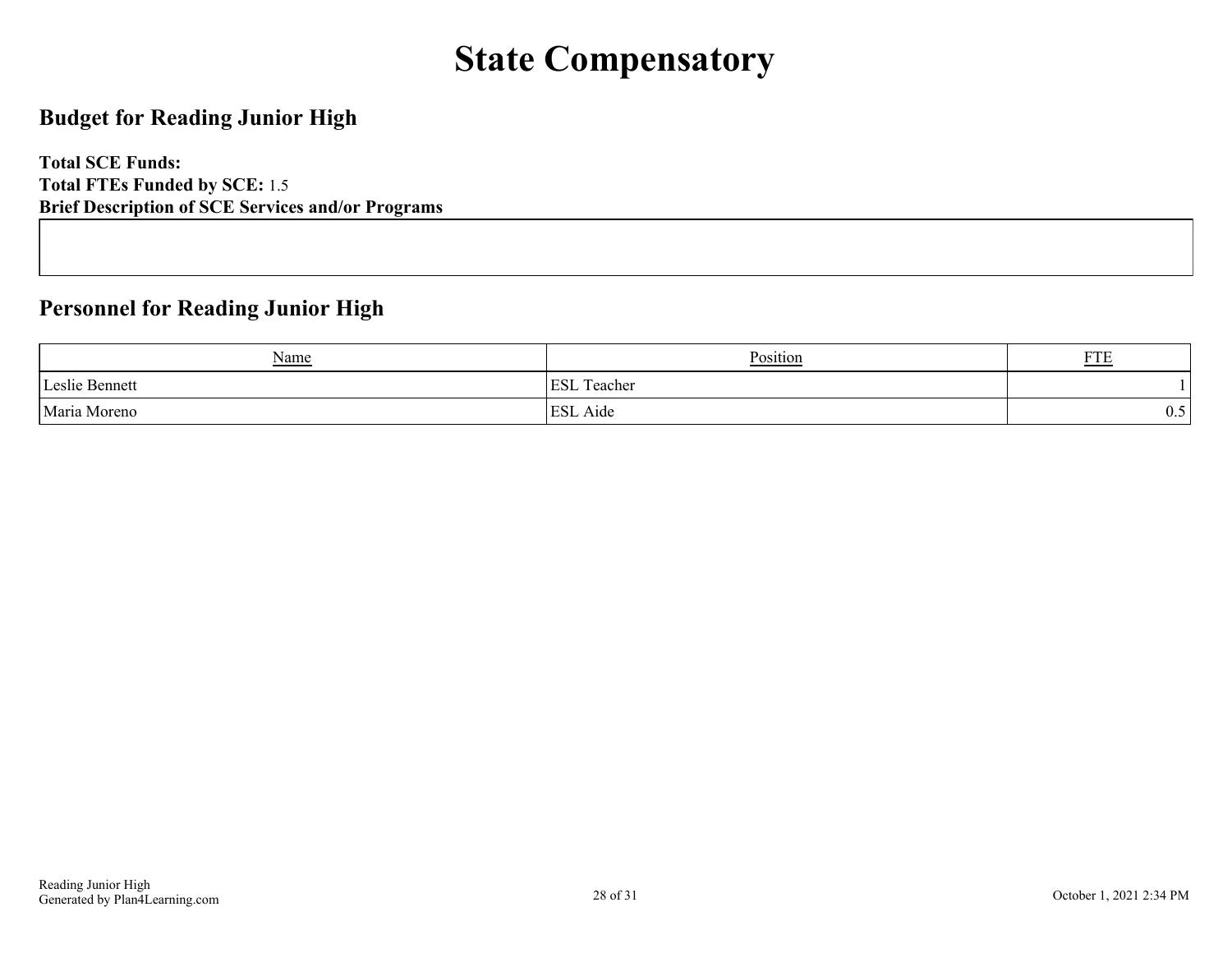## **Site-Based Decision Making Committee**

<span id="page-28-0"></span>

| <b>Committee Role</b>          | <b>Name</b>          | <b>Position</b>                  |
|--------------------------------|----------------------|----------------------------------|
| Administrator                  | Carson Collins       | <b>Assistant Principal</b>       |
| Administrator                  | Sonya Sanzo          | Principal                        |
| Administrator                  | Ismael Rangel        | <b>Assistant Principal</b>       |
| Non-classroom Professional     | Julie Mullennix      | Academic Facilitator             |
| Non-classroom Professional     | Alexis Marks         | Academic Facilitator             |
| Parent                         | <b>Brian Moore</b>   | Parent                           |
| <b>Classroom Teacher</b>       | Michael Abboud       | Teacher                          |
| <b>Classroom Teacher</b>       | Rachelle Ferguson    | Teacher                          |
| District-level Professional    | Kimberly Lybarger    | <b>District Representative</b>   |
| <b>Classroom Teacher</b>       | Jesus Cuellar        | Teacher                          |
| <b>Business Representative</b> | Angela Wierzbicki    | <b>Business Community Member</b> |
| Community Representative       | Gerrit Vonwenckstern | Community Representative         |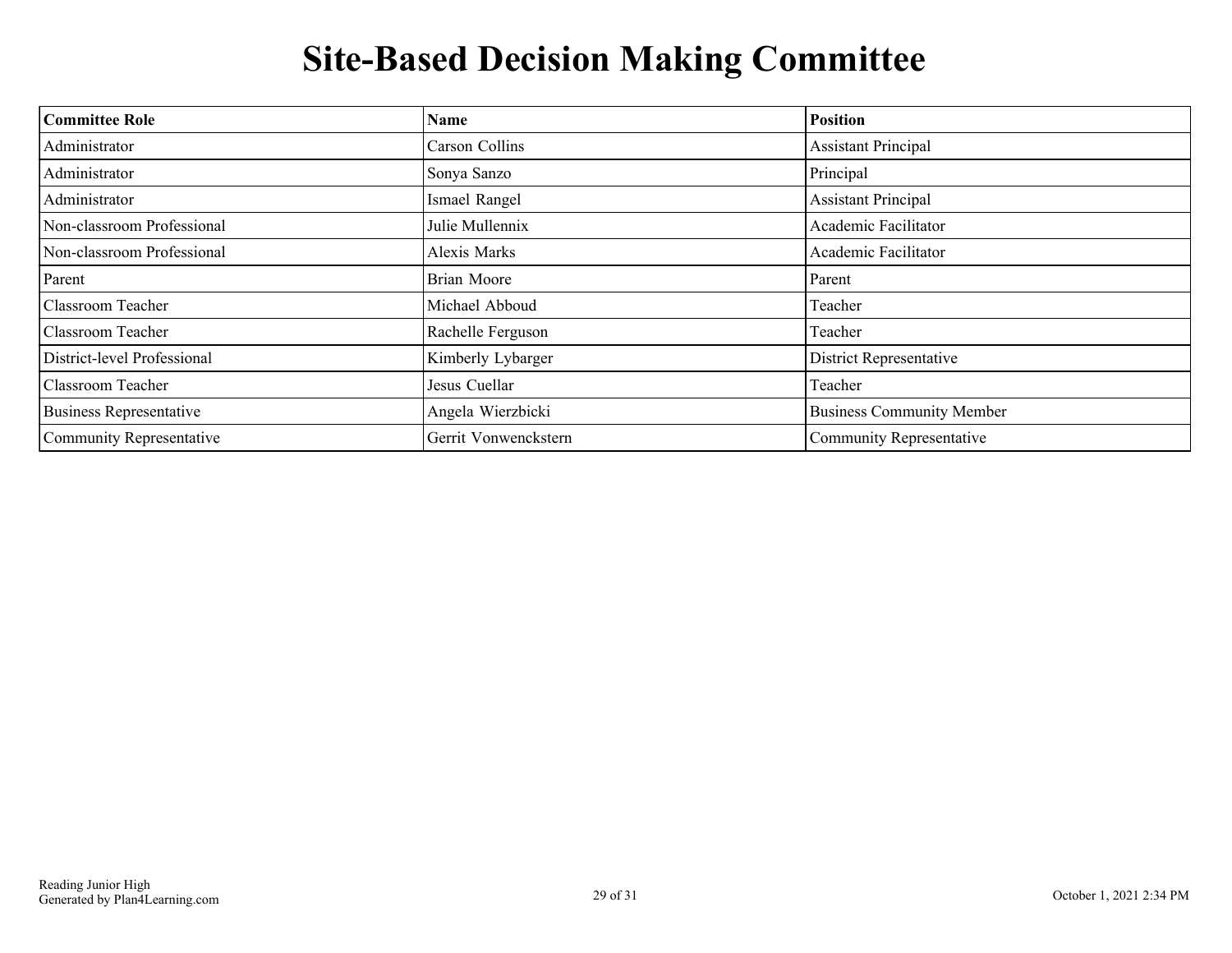## **Campus Funding Summary**

<span id="page-29-0"></span>

|                | 199 PIC 24 State Compensatory Ed (SCE) Accelerated                             |                 |                                             |                                    |             |  |
|----------------|--------------------------------------------------------------------------------|-----------------|---------------------------------------------|------------------------------------|-------------|--|
| Goal           | Objective<br><b>Resources Needed</b><br><b>Strategy</b><br><b>Account Code</b> |                 |                                             | Amount                             |             |  |
|                |                                                                                | 5               | <b>Supplemental Resources</b>               |                                    | \$1,000.00  |  |
|                |                                                                                | 7               | <b>Tutoring Funding</b>                     |                                    | \$4,500.00  |  |
| $\overline{2}$ |                                                                                |                 |                                             |                                    | \$4,500.00  |  |
| $\overline{2}$ |                                                                                | 5               | Supplemental Resources and Tutoring         |                                    | \$1,484.00  |  |
|                |                                                                                |                 |                                             | Sub-Total                          | \$11,484.00 |  |
|                |                                                                                |                 |                                             | <b>Budgeted Fund Source Amount</b> | \$11,484.00 |  |
|                |                                                                                |                 |                                             | +/- Difference                     | \$0.00      |  |
|                |                                                                                |                 | 199 PIC 25 State Bilingual/ESL              |                                    |             |  |
| Goal           | Objective                                                                      | <b>Strategy</b> | <b>Resources Needed</b>                     | <b>Account Code</b>                | Amount      |  |
| 4              |                                                                                | 4               | Supplemental Resources for Reading and Math |                                    | \$964.00    |  |
| 4              | $\overline{3}$                                                                 | 2               | K-12 Summit Licenses for EL Students        |                                    | \$2,000.00  |  |
|                |                                                                                |                 |                                             | Sub-Total                          | \$2,964.00  |  |
|                |                                                                                |                 |                                             | <b>Budgeted Fund Source Amount</b> | \$2,964.00  |  |
|                |                                                                                |                 |                                             | +/- Difference                     | \$0.00      |  |
|                |                                                                                |                 |                                             | <b>Grand Total</b>                 | \$14,448.00 |  |